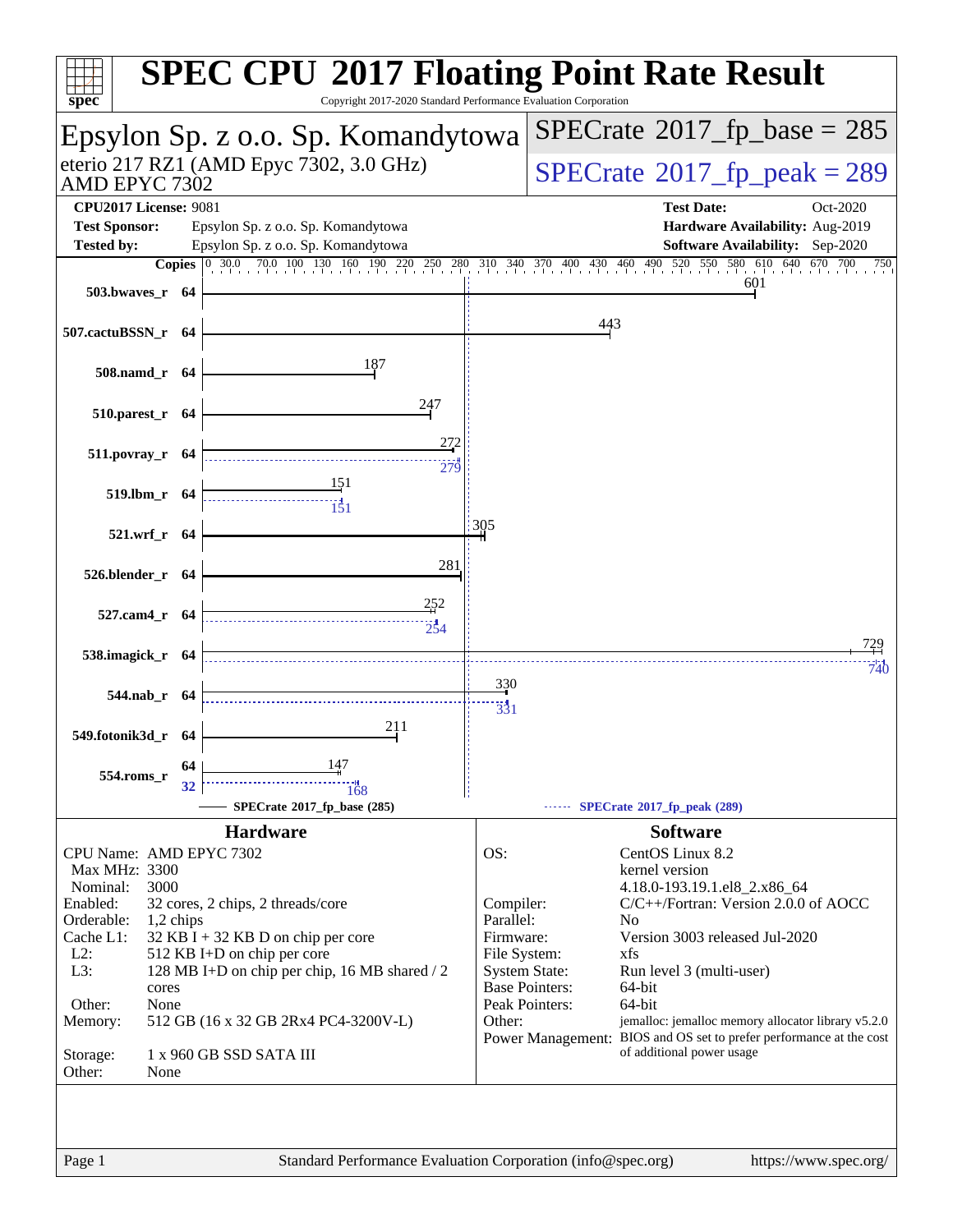

Copyright 2017-2020 Standard Performance Evaluation Corporation

| Epsylon Sp. z o.o. Sp. Komandytowa                                                                                                                                                                                                    |                                                                       |      |     |                                    |     | $SPECrate$ <sup>®</sup> 2017_fp_base = 285 |              |    |      |            |            |     |                                        |            |
|---------------------------------------------------------------------------------------------------------------------------------------------------------------------------------------------------------------------------------------|-----------------------------------------------------------------------|------|-----|------------------------------------|-----|--------------------------------------------|--------------|----|------|------------|------------|-----|----------------------------------------|------------|
| eterio 217 RZ1 (AMD Epyc 7302, 3.0 GHz)<br>$SPECrate@2017_fp\_peak = 289$<br>AMD EPYC 7302                                                                                                                                            |                                                                       |      |     |                                    |     |                                            |              |    |      |            |            |     |                                        |            |
|                                                                                                                                                                                                                                       | <b>CPU2017 License: 9081</b><br><b>Test Date:</b><br>Oct-2020         |      |     |                                    |     |                                            |              |    |      |            |            |     |                                        |            |
| <b>Test Sponsor:</b>                                                                                                                                                                                                                  | Hardware Availability: Aug-2019<br>Epsylon Sp. z o.o. Sp. Komandytowa |      |     |                                    |     |                                            |              |    |      |            |            |     |                                        |            |
| <b>Tested by:</b>                                                                                                                                                                                                                     |                                                                       |      |     | Epsylon Sp. z o.o. Sp. Komandytowa |     |                                            |              |    |      |            |            |     | <b>Software Availability:</b> Sep-2020 |            |
| <b>Results Table</b>                                                                                                                                                                                                                  |                                                                       |      |     |                                    |     |                                            |              |    |      |            |            |     |                                        |            |
| <b>Peak</b><br><b>Base</b><br><b>Seconds</b><br><b>Seconds</b><br><b>Seconds</b><br><b>Seconds</b><br><b>Seconds</b><br><b>Benchmark</b><br><b>Copies</b><br>Ratio<br>Ratio<br>Ratio<br><b>Copies</b><br><b>Ratio</b><br><b>Ratio</b> |                                                                       |      |     |                                    |     | <b>Seconds</b>                             | <b>Ratio</b> |    |      |            |            |     |                                        |            |
| 503.bwaves_r                                                                                                                                                                                                                          | 64                                                                    | 1068 | 601 | 1070                               | 600 | 1068                                       | 601          | 64 | 1068 | 601        | 1070       | 600 | 1068                                   | 601        |
| 507.cactuBSSN_r                                                                                                                                                                                                                       | 64                                                                    | 183  | 443 | 183                                | 443 | 183                                        | 442          | 64 | 183  | 443        | <b>183</b> | 443 | 183                                    | 442        |
| 508.namd r                                                                                                                                                                                                                            | 64                                                                    | 325  | 187 | 327                                | 186 | 325                                        | 187          | 64 | 325  | 187        | 327        | 186 | 325                                    | <b>187</b> |
| 510.parest_r                                                                                                                                                                                                                          | 64                                                                    | 676  | 248 | 677                                | 247 | 677                                        | 247          | 64 | 676  | 248        | 677        | 247 | 677                                    | 247        |
| 511.povray_r                                                                                                                                                                                                                          | 64                                                                    | 549  | 272 | 551                                | 271 | 547                                        | 273          | 64 | 539  | 277        | 536        | 279 | 536                                    | 279        |
| 519.1bm_r                                                                                                                                                                                                                             | 64                                                                    | 449  | 150 | 448                                | 151 | 447                                        | 151          | 64 | 447  | 151        | 448        | 151 | 448                                    | 150        |
| 521.wrf                                                                                                                                                                                                                               | 64                                                                    | 467  | 307 | 474                                | 302 | 469                                        | 305          | 64 | 467  | 307        | 474        | 302 | <u>469</u>                             | 305        |
| 526.blender_r                                                                                                                                                                                                                         | 64                                                                    | 348  | 280 | 347                                | 281 | 347                                        | 281          | 64 | 348  | 280        | 347        | 281 | 347                                    | 281        |
| 527.cam4_r                                                                                                                                                                                                                            | 64                                                                    | 452  | 248 | 444                                | 252 | 444                                        | 252          | 64 | 440  | 255        | 442        | 253 | 441                                    | 254        |
| 538.imagick_r                                                                                                                                                                                                                         | 64                                                                    | 216  | 738 | 218                                | 729 | 226                                        | 704          | 64 | 215  | <b>740</b> | 217        | 732 | 215                                    | 741        |
| 544.nab_r                                                                                                                                                                                                                             | 64                                                                    | 327  | 330 | 326                                | 331 | 326                                        | 330          | 64 | 325  | 332        | 326        | 331 | 326                                    | 330        |
| 549.fotonik3d_r                                                                                                                                                                                                                       | 64                                                                    | 1183 | 211 | 1180                               | 211 | 1185                                       | 210          | 64 | 1183 | <b>211</b> | 1180       | 211 | 1185                                   | 210        |
| $554$ .roms_r                                                                                                                                                                                                                         | 64                                                                    | 694  | 147 | 691                                | 147 | 678                                        | 150          | 32 | 300  | 170        | 306        | 166 | 302                                    | <b>168</b> |
| $\overline{\text{SPE}}$ Crate®2017_fp_base =                                                                                                                                                                                          |                                                                       |      | 285 |                                    |     |                                            |              |    |      |            |            |     |                                        |            |
| $SPECrate^*2017_fp\_peak =$<br>289                                                                                                                                                                                                    |                                                                       |      |     |                                    |     |                                            |              |    |      |            |            |     |                                        |            |
| Results appear in the order in which they were run. Bold underlined text indicates a median measurement.                                                                                                                              |                                                                       |      |     |                                    |     |                                            |              |    |      |            |            |     |                                        |            |
| <b>Compiler Notes</b>                                                                                                                                                                                                                 |                                                                       |      |     |                                    |     |                                            |              |    |      |            |            |     |                                        |            |
|                                                                                                                                                                                                                                       |                                                                       |      |     |                                    |     |                                            |              |    |      |            |            |     |                                        |            |
| The AMD64 AOCC Compiler Suite is available at<br>http://developer.amd.com/amd-aocc/                                                                                                                                                   |                                                                       |      |     |                                    |     |                                            |              |    |      |            |            |     |                                        |            |
|                                                                                                                                                                                                                                       |                                                                       |      |     |                                    |     |                                            |              |    |      |            |            |     |                                        |            |
|                                                                                                                                                                                                                                       |                                                                       |      |     |                                    |     |                                            |              |    |      |            |            |     |                                        |            |
|                                                                                                                                                                                                                                       |                                                                       |      |     |                                    |     | <b>Submit Notes</b>                        |              |    |      |            |            |     |                                        |            |
|                                                                                                                                                                                                                                       |                                                                       |      |     |                                    |     |                                            |              |    |      |            |            |     |                                        |            |
| The config file option 'submit' was used.                                                                                                                                                                                             |                                                                       |      |     |                                    |     |                                            |              |    |      |            |            |     |                                        |            |
| 'numactl' was used to bind copies to the cores.<br>See the configuration file for details.                                                                                                                                            |                                                                       |      |     |                                    |     |                                            |              |    |      |            |            |     |                                        |            |
|                                                                                                                                                                                                                                       |                                                                       |      |     |                                    |     |                                            |              |    |      |            |            |     |                                        |            |
|                                                                                                                                                                                                                                       |                                                                       |      |     |                                    |     | <b>Operating System Notes</b>              |              |    |      |            |            |     |                                        |            |
|                                                                                                                                                                                                                                       |                                                                       |      |     |                                    |     |                                            |              |    |      |            |            |     |                                        |            |
| 'ulimit -s unlimited' was used to set environment stack size<br>'ulimit -1 2097152' was used to set environment locked pages in memory limit                                                                                          |                                                                       |      |     |                                    |     |                                            |              |    |      |            |            |     |                                        |            |
| runcpu command invoked through numactl i.e.:<br>numactl --interleave=all runcpu <etc></etc>                                                                                                                                           |                                                                       |      |     |                                    |     |                                            |              |    |      |            |            |     |                                        |            |
| Set dirty_ratio=8 to limit dirty cache to 8% of memory<br>Set swappiness=1 to swap only if necessary                                                                                                                                  |                                                                       |      |     |                                    |     |                                            |              |    |      |            |            |     |                                        |            |
| Set zone_reclaim_mode=1 to free local node memory and avoid remote memory                                                                                                                                                             |                                                                       |      |     |                                    |     |                                            |              |    |      |            |            |     |                                        |            |

sync then drop\_caches=3 to reset caches before invoking runcpu

| Page 2 | Standard Performance Evaluation Corporation (info@spec.org) | https://www.spec.org/ |
|--------|-------------------------------------------------------------|-----------------------|
|--------|-------------------------------------------------------------|-----------------------|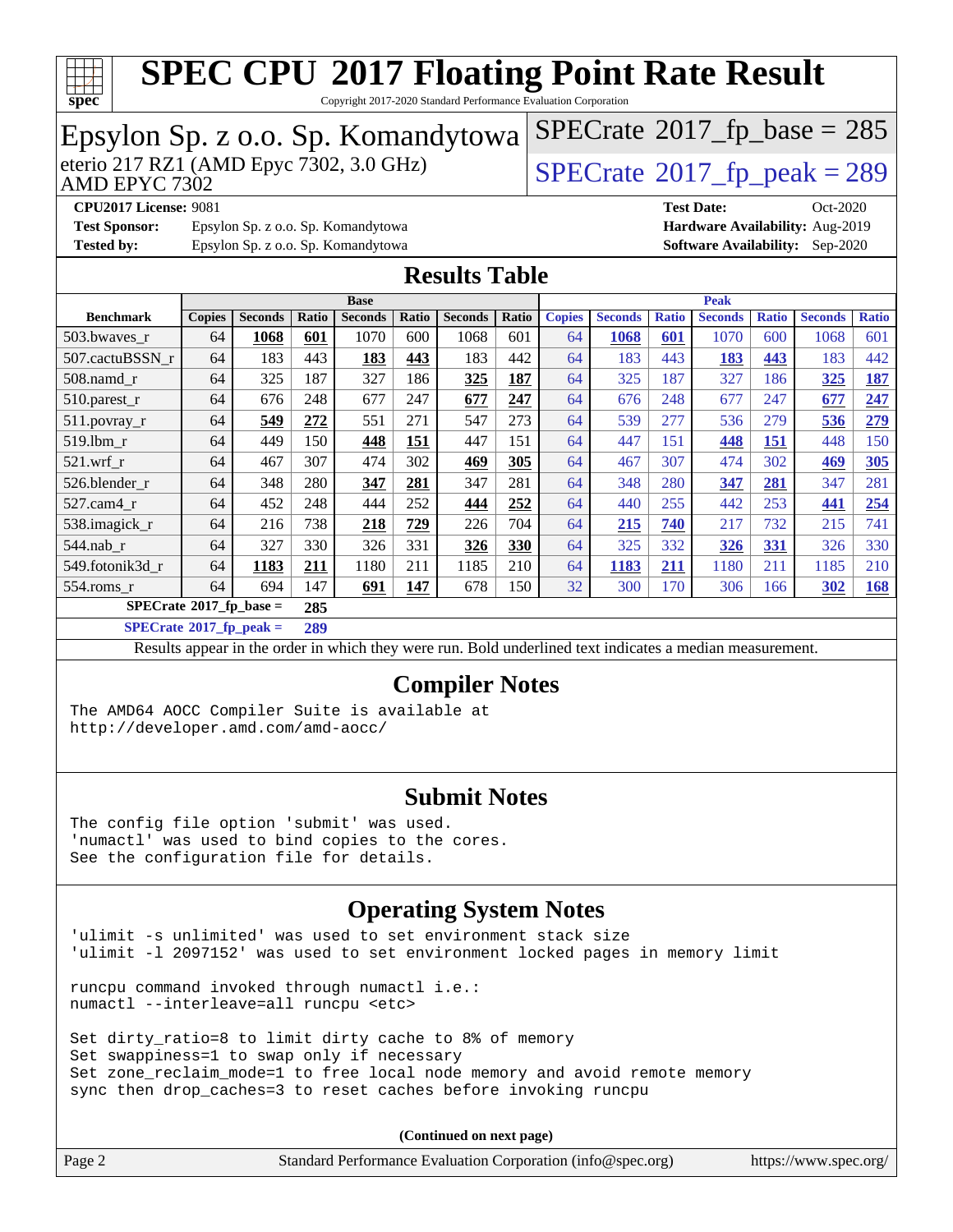

Copyright 2017-2020 Standard Performance Evaluation Corporation

### Epsylon Sp. z o.o. Sp. Komandytowa

AMD EPYC 7302

eterio 217 RZ1 (AMD Epyc 7302, 3.0 GHz)  $\sqrt{\text{SPECrate}^{\otimes}2017\_fp\_peak} = 289$  $\sqrt{\text{SPECrate}^{\otimes}2017\_fp\_peak} = 289$  $\sqrt{\text{SPECrate}^{\otimes}2017\_fp\_peak} = 289$ 

 $SPECTate@2017_fp\_base = 285$ 

**[Test Sponsor:](http://www.spec.org/auto/cpu2017/Docs/result-fields.html#TestSponsor)** Epsylon Sp. z o.o. Sp. Komandytowa **[Hardware Availability:](http://www.spec.org/auto/cpu2017/Docs/result-fields.html#HardwareAvailability)** Aug-2019 **[Tested by:](http://www.spec.org/auto/cpu2017/Docs/result-fields.html#Testedby)** Epsylon Sp. z o.o. Sp. Komandytowa **[Software Availability:](http://www.spec.org/auto/cpu2017/Docs/result-fields.html#SoftwareAvailability)** Sep-2020

**[CPU2017 License:](http://www.spec.org/auto/cpu2017/Docs/result-fields.html#CPU2017License)** 9081 **[Test Date:](http://www.spec.org/auto/cpu2017/Docs/result-fields.html#TestDate)** Oct-2020

### **[Operating System Notes \(Continued\)](http://www.spec.org/auto/cpu2017/Docs/result-fields.html#OperatingSystemNotes)**

dirty\_ratio, swappiness, zone\_reclaim\_mode and drop\_caches were all set using privileged echo (e.g. echo 1 > /proc/sys/vm/swappiness).

Transparent huge pages set to 'always' for this run (OS default)

### **[Environment Variables Notes](http://www.spec.org/auto/cpu2017/Docs/result-fields.html#EnvironmentVariablesNotes)**

Environment variables set by runcpu before the start of the run: LD\_LIBRARY\_PATH = "/home/CPU2017-1.1.0/amd\_rate\_aocc200\_rome\_C\_lib/64;/home/CPU2017-1.1.0/ amd\_rate\_aocc200\_rome\_C\_lib/32:" MALLOC\_CONF = "retain:true"

### **[General Notes](http://www.spec.org/auto/cpu2017/Docs/result-fields.html#GeneralNotes)**

Binaries were compiled on a system with 2x AMD EPYC 7601 CPU + 512GB Memory using Fedora 26

NA: The test sponsor attests, as of date of publication, that CVE-2017-5754 (Meltdown) is mitigated in the system as tested and documented. Yes: The test sponsor attests, as of date of publication, that CVE-2017-5753 (Spectre variant 1) is mitigated in the system as tested and documented. Yes: The test sponsor attests, as of date of publication, that CVE-2017-5715 (Spectre variant 2) is mitigated in the system as tested and documented.

jemalloc: configured and built with GCC v9.1.0 in Ubuntu 19.04 with -O3 -znver2 -flto jemalloc 5.2.0 is available here: <https://github.com/jemalloc/jemalloc/releases/download/5.2.0/jemalloc-5.2.0.tar.bz2>

### **[Platform Notes](http://www.spec.org/auto/cpu2017/Docs/result-fields.html#PlatformNotes)**

BIOS settings: Power phase shedding = Disabled SVM Mode = Disabled SR-IOV support = Disabled DRAM Scrub time = Disabled NUMA nodes per socket = NPS4 Determinism Slider = Power

 Sysinfo program /home/CPU2017-1.1.0/bin/sysinfo Rev: r6365 of 2019-08-21 295195f888a3d7edb1e6e46a485a0011 running on Zyxel Tue Oct 20 13:40:51 2020

**(Continued on next page)**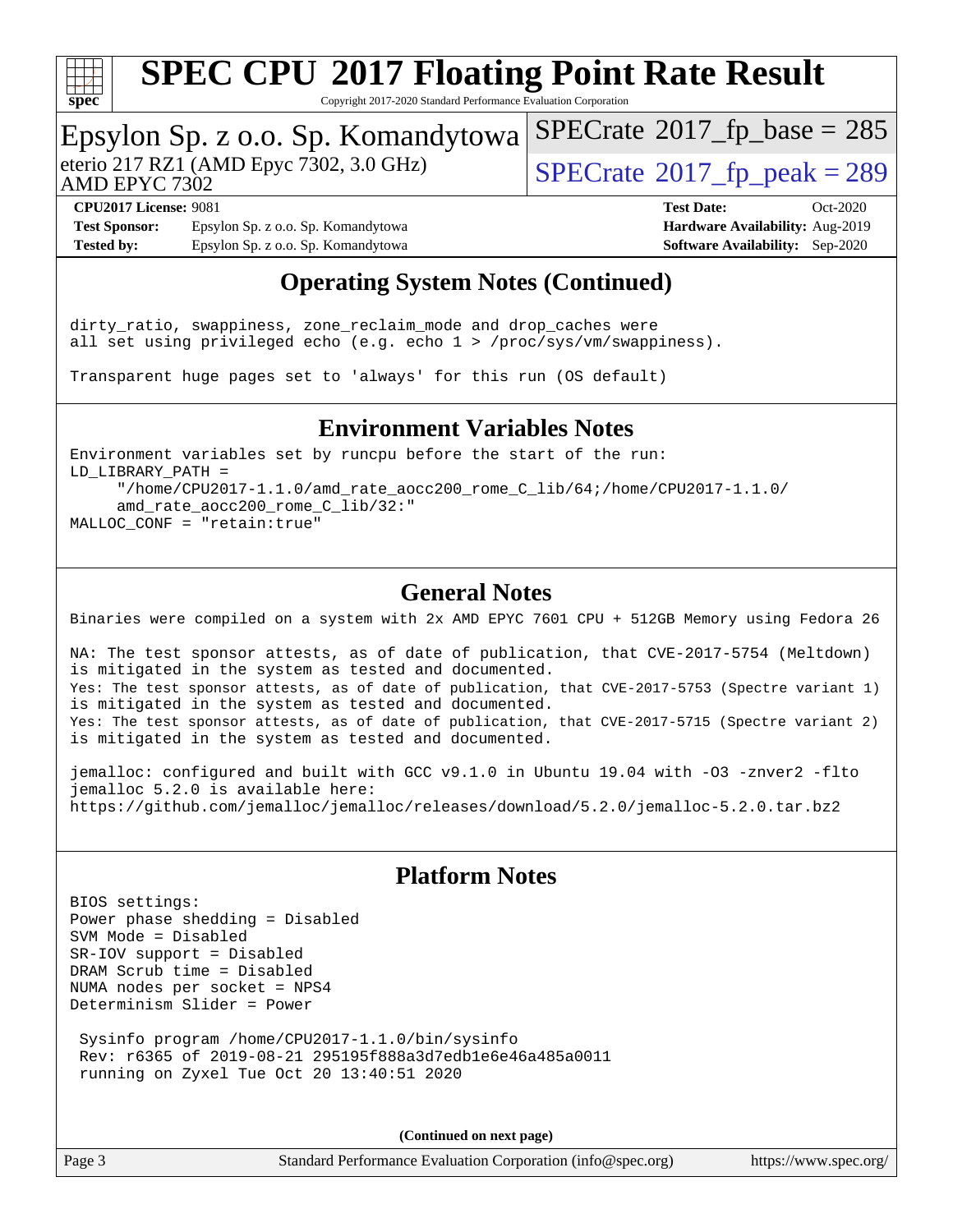

Copyright 2017-2020 Standard Performance Evaluation Corporation

#### Page 4 Standard Performance Evaluation Corporation [\(info@spec.org\)](mailto:info@spec.org) <https://www.spec.org/> Epsylon Sp. z o.o. Sp. Komandytowa AMD EPYC 7302 eterio 217 RZ1 (AMD Epyc 7302, 3.0 GHz)  $\boxed{\text{SPECrate}^{\circ}2017\_fp\_peak = 289}$  $\boxed{\text{SPECrate}^{\circ}2017\_fp\_peak = 289}$  $\boxed{\text{SPECrate}^{\circ}2017\_fp\_peak = 289}$  $SPECTate@2017_fp\_base = 285$ **[CPU2017 License:](http://www.spec.org/auto/cpu2017/Docs/result-fields.html#CPU2017License)** 9081 **[Test Date:](http://www.spec.org/auto/cpu2017/Docs/result-fields.html#TestDate)** Oct-2020 **[Test Sponsor:](http://www.spec.org/auto/cpu2017/Docs/result-fields.html#TestSponsor)** Epsylon Sp. z o.o. Sp. Komandytowa **[Hardware Availability:](http://www.spec.org/auto/cpu2017/Docs/result-fields.html#HardwareAvailability)** Aug-2019 **[Tested by:](http://www.spec.org/auto/cpu2017/Docs/result-fields.html#Testedby)** Epsylon Sp. z o.o. Sp. Komandytowa **[Software Availability:](http://www.spec.org/auto/cpu2017/Docs/result-fields.html#SoftwareAvailability)** Sep-2020 **[Platform Notes \(Continued\)](http://www.spec.org/auto/cpu2017/Docs/result-fields.html#PlatformNotes)** SUT (System Under Test) info as seen by some common utilities. For more information on this section, see <https://www.spec.org/cpu2017/Docs/config.html#sysinfo> From /proc/cpuinfo model name : AMD EPYC 7302 16-Core Processor 2 "physical id"s (chips) 64 "processors" cores, siblings (Caution: counting these is hw and system dependent. The following excerpts from /proc/cpuinfo might not be reliable. Use with caution.) cpu cores : 16 siblings : 32 physical 0: cores 0 1 4 5 8 9 12 13 16 17 20 21 24 25 28 29 physical 1: cores 0 1 4 5 8 9 12 13 16 17 20 21 24 25 28 29 From lscpu: Architecture: x86\_64 CPU op-mode(s): 32-bit, 64-bit Byte Order: Little Endian CPU(s): 64 On-line CPU(s) list: 0-63 Thread(s) per core: 2 Core(s) per socket: 16 Socket(s): 2 NUMA node(s): 8<br>Vendor ID: 8 AuthenticAMD CPU family: 23 Model: 49 Model name: AMD EPYC 7302 16-Core Processor Stepping: 0 CPU MHz: 2858.599<br>
CPU max MHz: 3000.0000  $CPU$   $max$   $MHz$ : CPU min MHz: 1500.0000 BogoMIPS: 6000.47 Virtualization: AMD-V L1d cache: 32K L1i cache: 32K L2 cache: 512K L3 cache: 16384K NUMA node0 CPU(s): 0-3,32-35 NUMA node1 CPU(s): 4-7,36-39 NUMA node2 CPU(s): 8-11,40-43 NUMA node3 CPU(s): 12-15,44-47 NUMA node4 CPU(s): 16-19,48-51 NUMA node5 CPU(s): 20-23,52-55 NUMA node6 CPU(s): 24-27,56-59 NUMA node7 CPU(s): 28-31,60-63 **(Continued on next page)**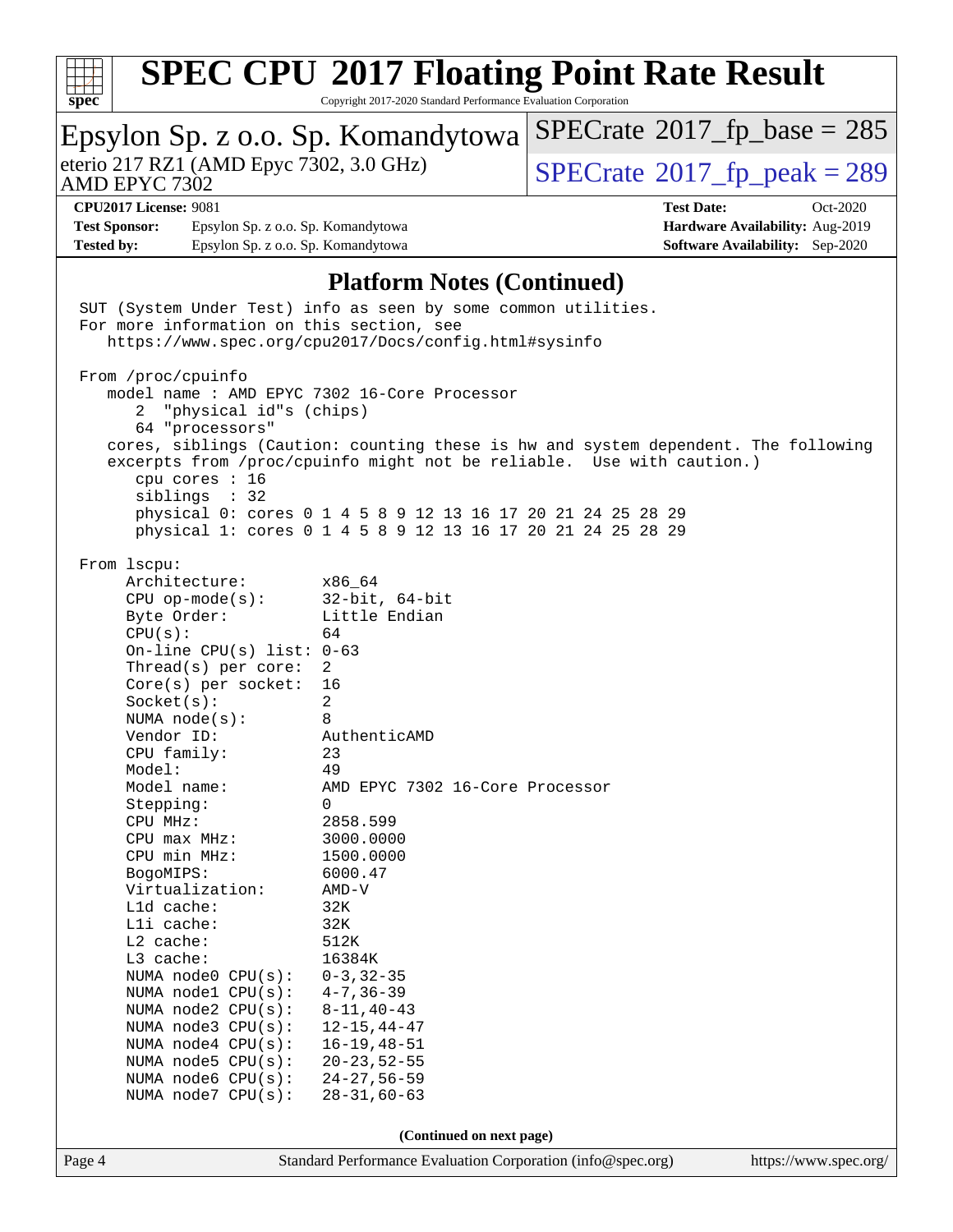

Copyright 2017-2020 Standard Performance Evaluation Corporation

| Epsylon Sp. z o.o. Sp. Komandytowa                         | $SPECrate^{\circ}2017$ fp base = 285        |
|------------------------------------------------------------|---------------------------------------------|
| eterio 217 RZ1 (AMD Epyc 7302, 3.0 GHz)<br>AMD EPYC 7302   | $SPECrate^{\circledcirc}2017$ fp peak = 289 |
| <b>CPU2017 License: 9081</b>                               | <b>Test Date:</b><br>$Oct-2020$             |
| Epsylon Sp. z o.o. Sp. Komandytowa<br><b>Test Sponsor:</b> | Hardware Availability: Aug-2019             |
| Epsylon Sp. z o.o. Sp. Komandytowa<br><b>Tested by:</b>    | <b>Software Availability:</b> Sep-2020      |

### **[Platform Notes \(Continued\)](http://www.spec.org/auto/cpu2017/Docs/result-fields.html#PlatformNotes)**

Flags: fpu vme de pse tsc msr pae mce cx8 apic sep mtrr pge mca cmov pat pse36 clflush mmx fxsr sse sse2 ht syscall nx mmxext fxsr\_opt pdpe1gb rdtscp lm constant\_tsc rep\_good nopl nonstop\_tsc cpuid extd\_apicid aperfmperf pni pclmulqdq monitor ssse3 fma cx16 sse4\_1 sse4\_2 movbe popcnt aes xsave avx f16c rdrand lahf\_lm cmp\_legacy svm extapic cr8\_legacy abm sse4a misalignsse 3dnowprefetch osvw ibs skinit wdt tce topoext perfctr\_core perfctr\_nb bpext perfctr\_llc mwaitx cpb cat\_l3 cdp\_l3 hw\_pstate sme ssbd mba sev ibrs ibpb stibp vmmcall fsgsbase bmi1 avx2 smep bmi2 cqm rdt\_a rdseed adx smap clflushopt clwb sha\_ni xsaveopt xsavec xgetbv1 xsaves cqm\_llc cqm\_occup\_llc cqm\_mbm\_total cqm\_mbm\_local clzero irperf xsaveerptr wbnoinvd arat npt lbrv svm\_lock nrip\_save tsc\_scale vmcb\_clean flushbyasid decodeassists pausefilter pfthreshold avic v\_vmsave\_vmload vgif umip rdpid overflow\_recov succor smca

 /proc/cpuinfo cache data cache size : 512 KB

 From numactl --hardware WARNING: a numactl 'node' might or might not correspond to a physical chip. available: 8 nodes (0-7)

| node 0 cpus: 0 1 2 3 32 33 34 35     |    |    |                  |    |       |     |    |
|--------------------------------------|----|----|------------------|----|-------|-----|----|
| node                                 |    |    | 0 size: 64063 MB |    |       |     |    |
| node 0 free: 63882 MB                |    |    |                  |    |       |     |    |
| node 1 cpus: 4 5 6 7 36 37 38 39     |    |    |                  |    |       |     |    |
| node 1 size: 64508 MB                |    |    |                  |    |       |     |    |
| node 1 free: 64235 MB                |    |    |                  |    |       |     |    |
| node 2 cpus: 8 9 10 11 40 41 42 43   |    |    |                  |    |       |     |    |
| node 2 size: 64481 MB                |    |    |                  |    |       |     |    |
| node 2 free: 64211 MB                |    |    |                  |    |       |     |    |
| node 3 cpus: 12 13 14 15 44 45 46 47 |    |    |                  |    |       |     |    |
| node 3 size: 64496 MB                |    |    |                  |    |       |     |    |
| node 3 free: 64325 MB                |    |    |                  |    |       |     |    |
| node 4 cpus: 16 17 18 19 48 49 50 51 |    |    |                  |    |       |     |    |
| node                                 |    |    | 4 size: 64508 MB |    |       |     |    |
| node 4 free: 64356 MB                |    |    |                  |    |       |     |    |
| node 5 cpus: 20 21 22 23 52 53 54 55 |    |    |                  |    |       |     |    |
| node 5 size: 64508 MB                |    |    |                  |    |       |     |    |
| node 5 free: 64381 MB                |    |    |                  |    |       |     |    |
| node 6 cpus: 24 25 26 27 56 57 58 59 |    |    |                  |    |       |     |    |
| node 6 size: 64508 MB                |    |    |                  |    |       |     |    |
| node                                 |    |    | 6 free: 64380 MB |    |       |     |    |
| node 7 cpus: 28 29 30 31 60 61 62 63 |    |    |                  |    |       |     |    |
| node 7 size: 64509 MB                |    |    |                  |    |       |     |    |
| node                                 |    |    | 7 free: 64381    | MB |       |     |    |
| node distances:                      |    |    |                  |    |       |     |    |
| node                                 | 0  |    | 1 2 3 4 5        |    |       | 6 7 |    |
| 0:                                   | 10 |    | 12 12 12 32 32   |    |       | 32  | 32 |
| 1:                                   | 12 | 10 | 12               | 12 | 32 32 | 32  | 32 |
|                                      |    |    |                  |    |       |     |    |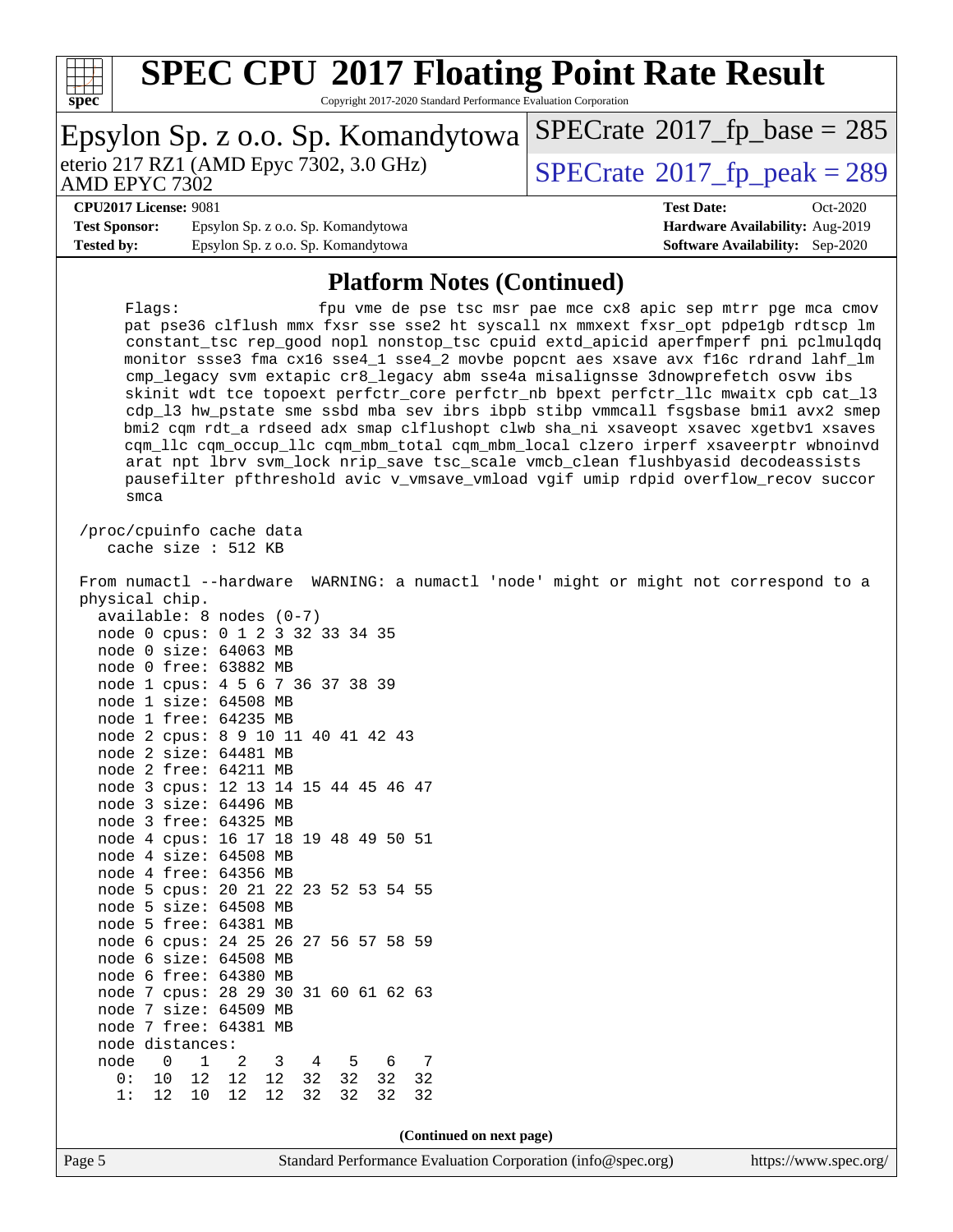| <b>SPEC CPU®2017 Floating Point Rate Result</b><br>Copyright 2017-2020 Standard Performance Evaluation Corporation<br>spec <sup>®</sup>                                                                                                                                                                                                                                                                                                                                                                                                                 |                                                                                                                                                                                                                                                            |  |  |  |  |  |  |
|---------------------------------------------------------------------------------------------------------------------------------------------------------------------------------------------------------------------------------------------------------------------------------------------------------------------------------------------------------------------------------------------------------------------------------------------------------------------------------------------------------------------------------------------------------|------------------------------------------------------------------------------------------------------------------------------------------------------------------------------------------------------------------------------------------------------------|--|--|--|--|--|--|
| Epsylon Sp. z o.o. Sp. Komandytowa                                                                                                                                                                                                                                                                                                                                                                                                                                                                                                                      | $SPECrate^{\circ}2017$ _fp_base = 285                                                                                                                                                                                                                      |  |  |  |  |  |  |
| eterio 217 RZ1 (AMD Epyc 7302, 3.0 GHz)<br>AMD EPYC 7302                                                                                                                                                                                                                                                                                                                                                                                                                                                                                                | $SPECTate@2017_fp\_peak = 289$                                                                                                                                                                                                                             |  |  |  |  |  |  |
| <b>CPU2017 License: 9081</b>                                                                                                                                                                                                                                                                                                                                                                                                                                                                                                                            | <b>Test Date:</b><br>Oct-2020                                                                                                                                                                                                                              |  |  |  |  |  |  |
| <b>Test Sponsor:</b><br>Epsylon Sp. z o.o. Sp. Komandytowa<br><b>Tested by:</b><br>Epsylon Sp. z o.o. Sp. Komandytowa                                                                                                                                                                                                                                                                                                                                                                                                                                   | Hardware Availability: Aug-2019<br><b>Software Availability:</b> Sep-2020                                                                                                                                                                                  |  |  |  |  |  |  |
|                                                                                                                                                                                                                                                                                                                                                                                                                                                                                                                                                         |                                                                                                                                                                                                                                                            |  |  |  |  |  |  |
| <b>Platform Notes (Continued)</b>                                                                                                                                                                                                                                                                                                                                                                                                                                                                                                                       |                                                                                                                                                                                                                                                            |  |  |  |  |  |  |
| 32<br>32<br>2:<br>32<br>12<br>12<br>10<br>12<br>32<br>12<br>12<br>32<br>3:<br>12 <sup>°</sup><br>32<br>32<br>32<br>10<br>32<br>32<br>32<br>32<br>10<br>12<br>12<br>4 :<br>12<br>5:<br>32<br>32<br>32<br>32<br>12<br>12<br>10<br>12<br>32<br>32<br>32<br>12<br>6 :<br>32<br>12<br>10<br>12<br>32<br>7 :<br>32<br>32<br>32<br>12<br>12<br>12<br>10                                                                                                                                                                                                        |                                                                                                                                                                                                                                                            |  |  |  |  |  |  |
| From /proc/meminfo<br>MemTotal:<br>527961084 kB<br>HugePages_Total:<br>0<br>Hugepagesize:<br>2048 kB                                                                                                                                                                                                                                                                                                                                                                                                                                                    |                                                                                                                                                                                                                                                            |  |  |  |  |  |  |
| From /etc/*release* /etc/*version*<br>centos-release: CentOS Linux release 8.2.2004 (Core)<br>centos-release-upstream: Derived from Red Hat Enterprise Linux 8.2 (Source)<br>os-release:<br>NAME="CentOS Linux"<br>VERSION="8 (Core)"<br>ID="centos"<br>ID LIKE="rhel fedora"<br>VERSION_ID="8"<br>PLATFORM_ID="platform:el8"<br>PRETTY_NAME="CentOS Linux 8 (Core)"<br>ANSI_COLOR="0;31"<br>redhat-release: CentOS Linux release 8.2.2004 (Core)<br>system-release: CentOS Linux release 8.2.2004 (Core)<br>system-release-cpe: cpe:/o:centos:centos:8 |                                                                                                                                                                                                                                                            |  |  |  |  |  |  |
| $uname -a$ :<br>Linux Zyxel 4.18.0-193.19.1.el8_2.x86_64 #1 SMP Mon Sep 14 14:37:00 UTC 2020 x86_64<br>x86_64 x86_64 GNU/Linux<br>Kernel self-reported vulnerability status:                                                                                                                                                                                                                                                                                                                                                                            |                                                                                                                                                                                                                                                            |  |  |  |  |  |  |
| itlb_multihit:<br>$CVE-2018-3620$ (L1 Terminal Fault):<br>Microarchitectural Data Sampling:<br>CVE-2017-5754 (Meltdown):<br>CVE-2018-3639 (Speculative Store Bypass): Mitigation: Speculative Store Bypass disabled<br>$CVE-2017-5753$ (Spectre variant 1):<br>$CVE-2017-5715$ (Spectre variant 2):<br>filling<br>$srbds$ :<br>Not affected<br>Not affected<br>tsx_async_abort:                                                                                                                                                                         | Not affected<br>Not affected<br>Not affected<br>Not affected<br>via prctl and seccomp<br>Mitigation: usercopy/swapgs barriers and __user<br>pointer sanitization<br>Mitigation: Full AMD retpoline, IBPB:<br>conditional, IBRS_FW, STIBP: conditional, RSB |  |  |  |  |  |  |
| (Continued on next page)                                                                                                                                                                                                                                                                                                                                                                                                                                                                                                                                |                                                                                                                                                                                                                                                            |  |  |  |  |  |  |

Page 6 Standard Performance Evaluation Corporation [\(info@spec.org\)](mailto:info@spec.org) <https://www.spec.org/>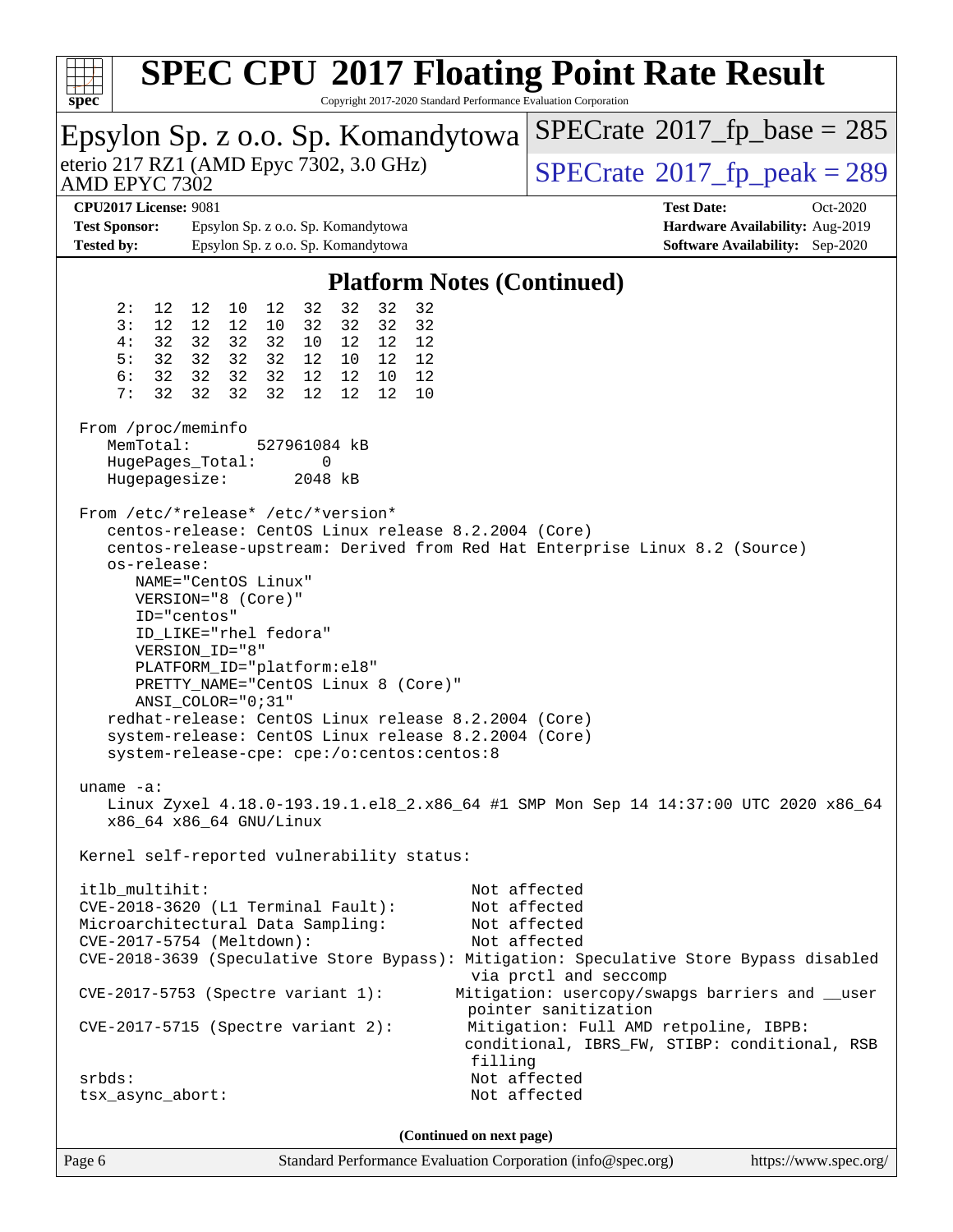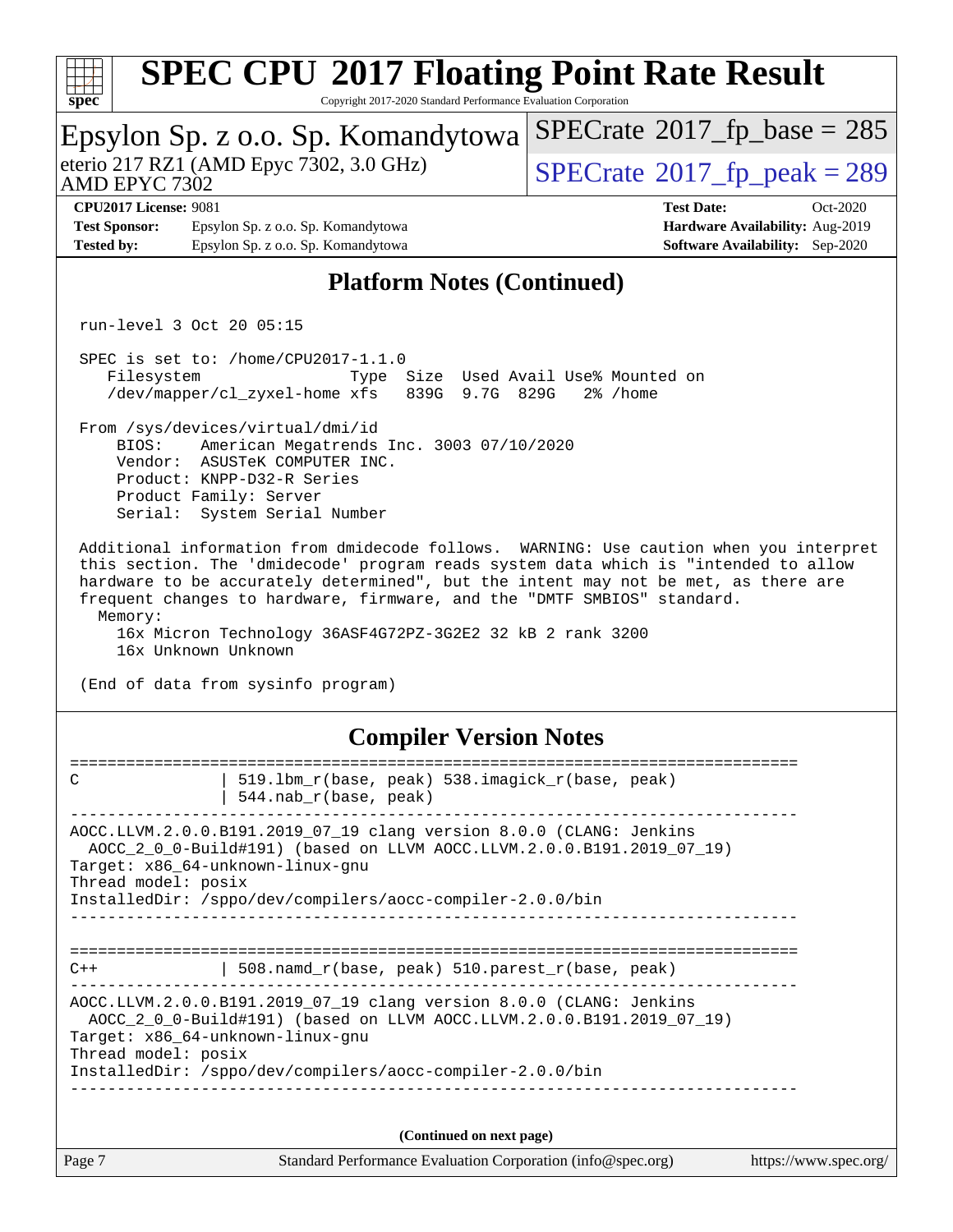

Copyright 2017-2020 Standard Performance Evaluation Corporation

| Epsylon Sp. z o.o. Sp. Komandytowa                                                                                                           | $SPECrate^{\circ}2017$ fp base = 285   |  |  |  |  |  |
|----------------------------------------------------------------------------------------------------------------------------------------------|----------------------------------------|--|--|--|--|--|
| eterio 217 RZ1 (AMD Epyc 7302, 3.0 GHz)<br>AMD EPYC 7302                                                                                     | $SPECrate@2017_fp\_peak = 289$         |  |  |  |  |  |
| <b>CPU2017 License: 9081</b>                                                                                                                 | <b>Test Date:</b><br>Oct-2020          |  |  |  |  |  |
|                                                                                                                                              |                                        |  |  |  |  |  |
| <b>Test Sponsor:</b><br>Epsylon Sp. z o.o. Sp. Komandytowa                                                                                   | Hardware Availability: Aug-2019        |  |  |  |  |  |
| Epsylon Sp. z o.o. Sp. Komandytowa<br><b>Tested by:</b>                                                                                      | <b>Software Availability:</b> Sep-2020 |  |  |  |  |  |
|                                                                                                                                              |                                        |  |  |  |  |  |
| <b>Compiler Version Notes (Continued)</b>                                                                                                    |                                        |  |  |  |  |  |
|                                                                                                                                              |                                        |  |  |  |  |  |
| $511.povray_r(base, peak) 526.blender_r(base, peak)$<br>C++, C                                                                               |                                        |  |  |  |  |  |
|                                                                                                                                              |                                        |  |  |  |  |  |
| AOCC.LLVM.2.0.0.B191.2019_07_19 clang version 8.0.0 (CLANG: Jenkins                                                                          |                                        |  |  |  |  |  |
| AOCC_2_0_0-Build#191) (based on LLVM AOCC.LLVM.2.0.0.B191.2019_07_19)                                                                        |                                        |  |  |  |  |  |
| Target: x86_64-unknown-linux-gnu                                                                                                             |                                        |  |  |  |  |  |
|                                                                                                                                              |                                        |  |  |  |  |  |
| Thread model: posix                                                                                                                          |                                        |  |  |  |  |  |
| InstalledDir: /sppo/dev/compilers/aocc-compiler-2.0.0/bin                                                                                    |                                        |  |  |  |  |  |
| AOCC.LLVM.2.0.0.B191.2019_07_19 clang version 8.0.0 (CLANG: Jenkins                                                                          |                                        |  |  |  |  |  |
| AOCC_2_0_0-Build#191) (based on LLVM AOCC.LLVM.2.0.0.B191.2019_07_19)                                                                        |                                        |  |  |  |  |  |
| Target: x86_64-unknown-linux-gnu                                                                                                             |                                        |  |  |  |  |  |
| Thread model: posix                                                                                                                          |                                        |  |  |  |  |  |
| InstalledDir: /sppo/dev/compilers/aocc-compiler-2.0.0/bin                                                                                    |                                        |  |  |  |  |  |
|                                                                                                                                              |                                        |  |  |  |  |  |
|                                                                                                                                              |                                        |  |  |  |  |  |
|                                                                                                                                              |                                        |  |  |  |  |  |
|                                                                                                                                              |                                        |  |  |  |  |  |
| $C++$ , C, Fortran   507.cactuBSSN_r(base, peak)                                                                                             |                                        |  |  |  |  |  |
|                                                                                                                                              |                                        |  |  |  |  |  |
| AOCC.LLVM.2.0.0.B191.2019_07_19 clang version 8.0.0 (CLANG: Jenkins                                                                          |                                        |  |  |  |  |  |
| AOCC_2_0_0-Build#191) (based on LLVM AOCC.LLVM.2.0.0.B191.2019_07_19)                                                                        |                                        |  |  |  |  |  |
| Target: x86_64-unknown-linux-gnu                                                                                                             |                                        |  |  |  |  |  |
| Thread model: posix                                                                                                                          |                                        |  |  |  |  |  |
| InstalledDir: /sppo/dev/compilers/aocc-compiler-2.0.0/bin                                                                                    |                                        |  |  |  |  |  |
|                                                                                                                                              |                                        |  |  |  |  |  |
| AOCC.LLVM.2.0.0.B191.2019_07_19 clang version 8.0.0 (CLANG: Jenkins<br>AOCC_2_0_0-Build#191) (based on LLVM AOCC.LLVM.2.0.0.B191.2019_07_19) |                                        |  |  |  |  |  |
|                                                                                                                                              |                                        |  |  |  |  |  |
| Target: x86_64-unknown-linux-gnu                                                                                                             |                                        |  |  |  |  |  |
| Thread model: posix                                                                                                                          |                                        |  |  |  |  |  |
| InstalledDir: /sppo/dev/compilers/aocc-compiler-2.0.0/bin                                                                                    |                                        |  |  |  |  |  |
| AOCC.LLVM.2.0.0.B191.2019_07_19 clang version 8.0.0 (CLANG: Jenkins                                                                          |                                        |  |  |  |  |  |
| AOCC_2_0_0-Build#191) (based on LLVM AOCC.LLVM.2.0.0.B191.2019_07_19)                                                                        |                                        |  |  |  |  |  |
| Target: x86_64-unknown-linux-gnu                                                                                                             |                                        |  |  |  |  |  |
| Thread model: posix                                                                                                                          |                                        |  |  |  |  |  |
| InstalledDir: /sppo/dev/compilers/aocc-compiler-2.0.0/bin                                                                                    |                                        |  |  |  |  |  |
|                                                                                                                                              |                                        |  |  |  |  |  |
|                                                                                                                                              |                                        |  |  |  |  |  |
|                                                                                                                                              |                                        |  |  |  |  |  |
| 503.bwaves_r(base, peak) 549.fotonik3d_r(base, peak)<br>Fortran                                                                              |                                        |  |  |  |  |  |
| 554.roms_r(base, peak)                                                                                                                       |                                        |  |  |  |  |  |
|                                                                                                                                              |                                        |  |  |  |  |  |
| AOCC.LLVM.2.0.0.B191.2019_07_19 clang version 8.0.0 (CLANG: Jenkins                                                                          |                                        |  |  |  |  |  |
|                                                                                                                                              |                                        |  |  |  |  |  |
| AOCC_2_0_0-Build#191) (based on LLVM AOCC.LLVM.2.0.0.B191.2019_07_19)                                                                        |                                        |  |  |  |  |  |
| Target: x86_64-unknown-linux-gnu                                                                                                             |                                        |  |  |  |  |  |
| Thread model: posix                                                                                                                          |                                        |  |  |  |  |  |
| InstalledDir: /sppo/dev/compilers/aocc-compiler-2.0.0/bin                                                                                    |                                        |  |  |  |  |  |
|                                                                                                                                              |                                        |  |  |  |  |  |
|                                                                                                                                              |                                        |  |  |  |  |  |
|                                                                                                                                              |                                        |  |  |  |  |  |
| (Continued on next page)                                                                                                                     |                                        |  |  |  |  |  |
| Page 8<br>Standard Performance Evaluation Corporation (info@spec.org)                                                                        | https://www.spec.org/                  |  |  |  |  |  |
|                                                                                                                                              |                                        |  |  |  |  |  |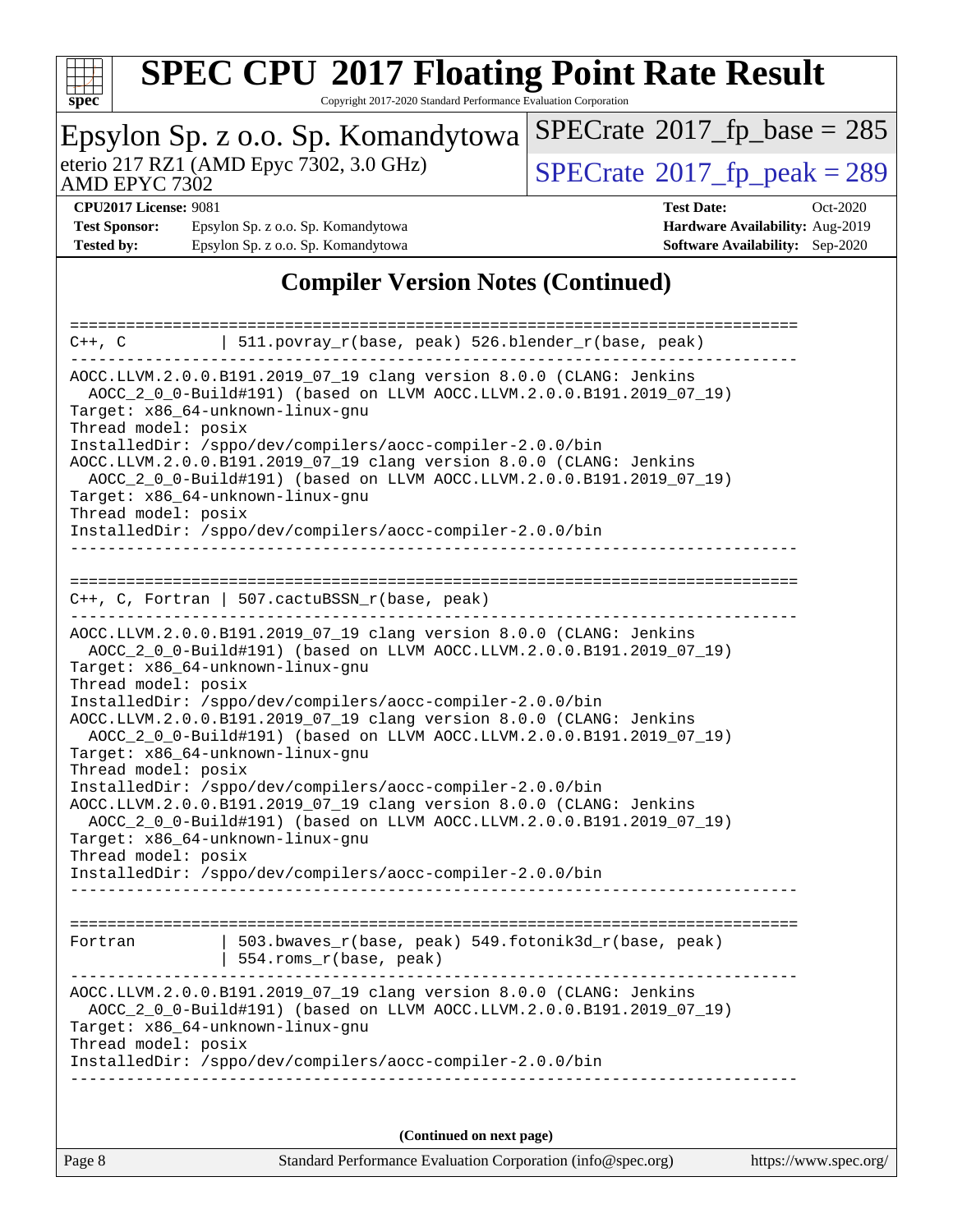

Copyright 2017-2020 Standard Performance Evaluation Corporation

|                              |                                                                                | Epsylon Sp. z o.o. Sp. Komandytowa SPECrate®2017_fp_base = 285 |                                        |            |  |  |
|------------------------------|--------------------------------------------------------------------------------|----------------------------------------------------------------|----------------------------------------|------------|--|--|
| <b>AMD EPYC 7302</b>         | eterio 217 RZ1 (AMD Epyc 7302, 3.0 GHz)                                        | $SPECrate^{\circledcirc}2017$ fp peak = 289                    |                                        |            |  |  |
| <b>CPU2017 License: 9081</b> |                                                                                | <b>Test Date:</b>                                              |                                        | $Oct-2020$ |  |  |
| <b>Test Sponsor:</b>         | Epsylon Sp. z o.o. Sp. Komandytowa                                             |                                                                | Hardware Availability: Aug-2019        |            |  |  |
| <b>Tested by:</b>            | Epsylon Sp. z o.o. Sp. Komandytowa                                             |                                                                | <b>Software Availability:</b> Sep-2020 |            |  |  |
|                              | $\Omega$ is the state of $\mathbf{M}$ in $\Omega$ is the state of $\mathbf{N}$ |                                                                |                                        |            |  |  |

### **[Compiler Version Notes \(Continued\)](http://www.spec.org/auto/cpu2017/Docs/result-fields.html#CompilerVersionNotes)**

| 521.wrf $r(base, peak)$ 527.cam4 $r(base, peak)$<br>Fortran, C                                                                                                                                                                   |
|----------------------------------------------------------------------------------------------------------------------------------------------------------------------------------------------------------------------------------|
| AOCC.LLVM.2.0.0.B191.2019 07 19 clang version 8.0.0 (CLANG: Jenkins<br>AOCC_2_0_0-Build#191) (based on LLVM AOCC.LLVM.2.0.0.B191.2019_07_19)<br>Target: x86 64-unknown-linux-gnu                                                 |
| Thread model: posix<br>InstalledDir: /sppo/dev/compilers/aocc-compiler-2.0.0/bin<br>AOCC.LLVM.2.0.0.B191.2019 07 19 clang version 8.0.0 (CLANG: Jenkins<br>AOCC_2_0_0-Build#191) (based on LLVM AOCC.LLVM.2.0.0.B191.2019_07_19) |
| Target: x86_64-unknown-linux-qnu<br>Thread model: posix<br>InstalledDir: /sppo/dev/compilers/aocc-compiler-2.0.0/bin                                                                                                             |

### **[Base Compiler Invocation](http://www.spec.org/auto/cpu2017/Docs/result-fields.html#BaseCompilerInvocation)**

[C benchmarks](http://www.spec.org/auto/cpu2017/Docs/result-fields.html#Cbenchmarks): [clang](http://www.spec.org/cpu2017/results/res2020q4/cpu2017-20201026-24260.flags.html#user_CCbase_clang-c)

[C++ benchmarks:](http://www.spec.org/auto/cpu2017/Docs/result-fields.html#CXXbenchmarks) [clang++](http://www.spec.org/cpu2017/results/res2020q4/cpu2017-20201026-24260.flags.html#user_CXXbase_clang-cpp)

[Fortran benchmarks](http://www.spec.org/auto/cpu2017/Docs/result-fields.html#Fortranbenchmarks): [flang](http://www.spec.org/cpu2017/results/res2020q4/cpu2017-20201026-24260.flags.html#user_FCbase_flang)

[Benchmarks using both Fortran and C](http://www.spec.org/auto/cpu2017/Docs/result-fields.html#BenchmarksusingbothFortranandC): [flang](http://www.spec.org/cpu2017/results/res2020q4/cpu2017-20201026-24260.flags.html#user_CC_FCbase_flang) [clang](http://www.spec.org/cpu2017/results/res2020q4/cpu2017-20201026-24260.flags.html#user_CC_FCbase_clang-c)

[Benchmarks using both C and C++](http://www.spec.org/auto/cpu2017/Docs/result-fields.html#BenchmarksusingbothCandCXX): [clang++](http://www.spec.org/cpu2017/results/res2020q4/cpu2017-20201026-24260.flags.html#user_CC_CXXbase_clang-cpp) [clang](http://www.spec.org/cpu2017/results/res2020q4/cpu2017-20201026-24260.flags.html#user_CC_CXXbase_clang-c)

[Benchmarks using Fortran, C, and C++:](http://www.spec.org/auto/cpu2017/Docs/result-fields.html#BenchmarksusingFortranCandCXX) [clang++](http://www.spec.org/cpu2017/results/res2020q4/cpu2017-20201026-24260.flags.html#user_CC_CXX_FCbase_clang-cpp) [clang](http://www.spec.org/cpu2017/results/res2020q4/cpu2017-20201026-24260.flags.html#user_CC_CXX_FCbase_clang-c) [flang](http://www.spec.org/cpu2017/results/res2020q4/cpu2017-20201026-24260.flags.html#user_CC_CXX_FCbase_flang)

### **[Base Portability Flags](http://www.spec.org/auto/cpu2017/Docs/result-fields.html#BasePortabilityFlags)**

 503.bwaves\_r: [-DSPEC\\_LP64](http://www.spec.org/cpu2017/results/res2020q4/cpu2017-20201026-24260.flags.html#suite_baseEXTRA_PORTABILITY503_bwaves_r_DSPEC_LP64) 507.cactuBSSN\_r: [-DSPEC\\_LP64](http://www.spec.org/cpu2017/results/res2020q4/cpu2017-20201026-24260.flags.html#suite_baseEXTRA_PORTABILITY507_cactuBSSN_r_DSPEC_LP64) 508.namd\_r: [-DSPEC\\_LP64](http://www.spec.org/cpu2017/results/res2020q4/cpu2017-20201026-24260.flags.html#suite_baseEXTRA_PORTABILITY508_namd_r_DSPEC_LP64) 510.parest\_r: [-DSPEC\\_LP64](http://www.spec.org/cpu2017/results/res2020q4/cpu2017-20201026-24260.flags.html#suite_baseEXTRA_PORTABILITY510_parest_r_DSPEC_LP64) 511.povray\_r: [-DSPEC\\_LP64](http://www.spec.org/cpu2017/results/res2020q4/cpu2017-20201026-24260.flags.html#suite_baseEXTRA_PORTABILITY511_povray_r_DSPEC_LP64) 519.lbm\_r: [-DSPEC\\_LP64](http://www.spec.org/cpu2017/results/res2020q4/cpu2017-20201026-24260.flags.html#suite_baseEXTRA_PORTABILITY519_lbm_r_DSPEC_LP64)

**(Continued on next page)**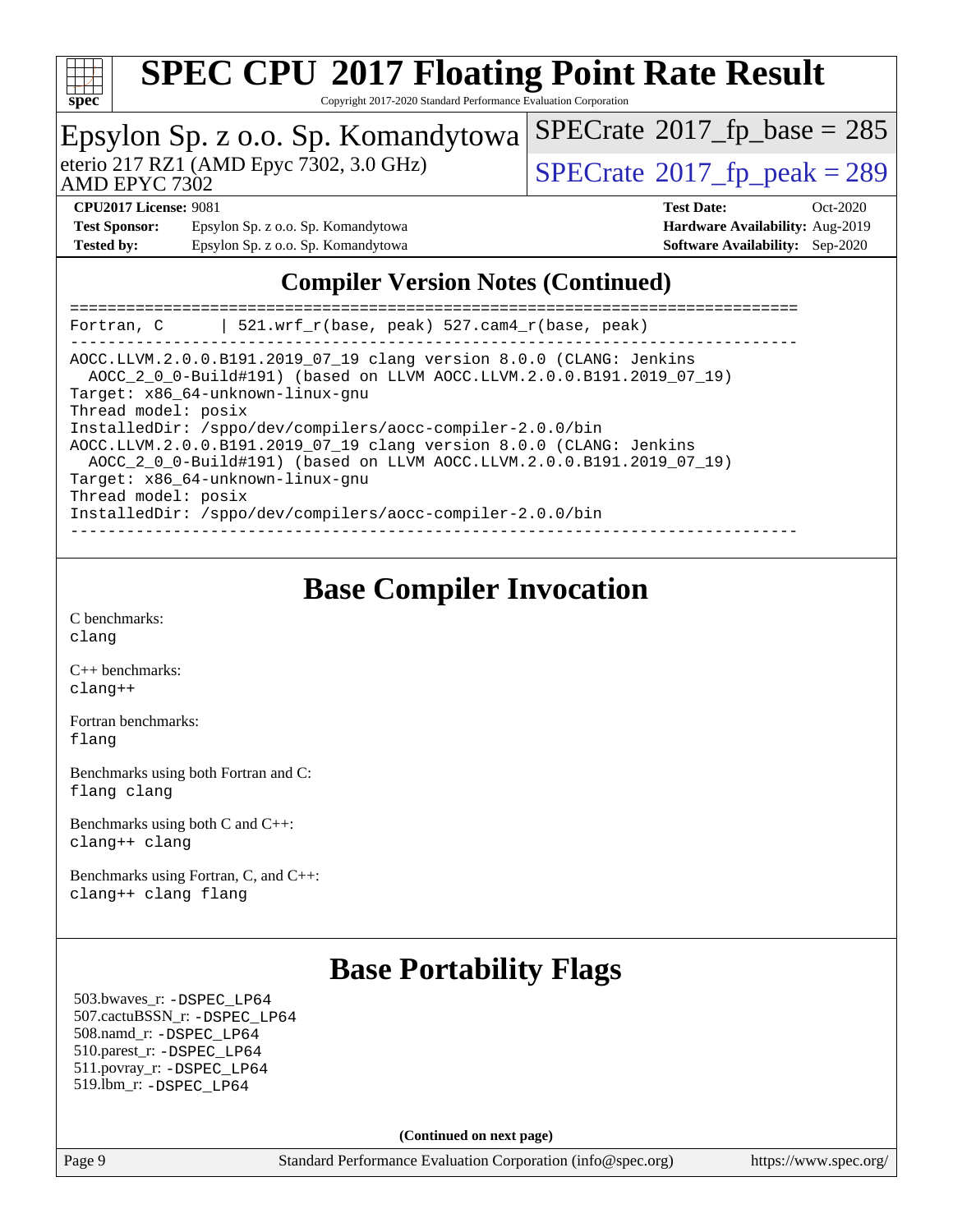

Copyright 2017-2020 Standard Performance Evaluation Corporation

### Epsylon Sp. z o.o. Sp. Komandytowa

AMD EPYC 7302

eterio 217 RZ1 (AMD Epyc 7302, 3.0 GHz)  $\boxed{\text{SPECrate}^{\circ}2017\_fp\_peak = 289}$  $\boxed{\text{SPECrate}^{\circ}2017\_fp\_peak = 289}$  $\boxed{\text{SPECrate}^{\circ}2017\_fp\_peak = 289}$ 

 $SPECrate$ <sup>®</sup>[2017\\_fp\\_base =](http://www.spec.org/auto/cpu2017/Docs/result-fields.html#SPECrate2017fpbase) 285

**[Test Sponsor:](http://www.spec.org/auto/cpu2017/Docs/result-fields.html#TestSponsor)** Epsylon Sp. z o.o. Sp. Komandytowa **[Hardware Availability:](http://www.spec.org/auto/cpu2017/Docs/result-fields.html#HardwareAvailability)** Aug-2019 **[Tested by:](http://www.spec.org/auto/cpu2017/Docs/result-fields.html#Testedby)** Epsylon Sp. z o.o. Sp. Komandytowa **[Software Availability:](http://www.spec.org/auto/cpu2017/Docs/result-fields.html#SoftwareAvailability)** Sep-2020

**[CPU2017 License:](http://www.spec.org/auto/cpu2017/Docs/result-fields.html#CPU2017License)** 9081 **[Test Date:](http://www.spec.org/auto/cpu2017/Docs/result-fields.html#TestDate)** Oct-2020

### **[Base Portability Flags \(Continued\)](http://www.spec.org/auto/cpu2017/Docs/result-fields.html#BasePortabilityFlags)**

 521.wrf\_r: [-DSPEC\\_CASE\\_FLAG](http://www.spec.org/cpu2017/results/res2020q4/cpu2017-20201026-24260.flags.html#b521.wrf_r_baseCPORTABILITY_DSPEC_CASE_FLAG) [-Mbyteswapio](http://www.spec.org/cpu2017/results/res2020q4/cpu2017-20201026-24260.flags.html#user_baseFPORTABILITY521_wrf_r_F-mbyteswapio_543c39ce38db59bcbc3b888917ef58c313007ae1c27520b689e012995ae261114051d1d5efcb4182d175ce22a6a15532d3a9999882dd2c360e6d853f41da6883) [-DSPEC\\_LP64](http://www.spec.org/cpu2017/results/res2020q4/cpu2017-20201026-24260.flags.html#suite_baseEXTRA_PORTABILITY521_wrf_r_DSPEC_LP64) 526.blender\_r: [-funsigned-char](http://www.spec.org/cpu2017/results/res2020q4/cpu2017-20201026-24260.flags.html#user_baseCPORTABILITY526_blender_r_aocc-unsigned-char) [-D\\_\\_BOOL\\_DEFINED](http://www.spec.org/cpu2017/results/res2020q4/cpu2017-20201026-24260.flags.html#b526.blender_r_baseCXXPORTABILITY_D__BOOL_DEFINED) [-DSPEC\\_LP64](http://www.spec.org/cpu2017/results/res2020q4/cpu2017-20201026-24260.flags.html#suite_baseEXTRA_PORTABILITY526_blender_r_DSPEC_LP64) 527.cam4\_r: [-DSPEC\\_CASE\\_FLAG](http://www.spec.org/cpu2017/results/res2020q4/cpu2017-20201026-24260.flags.html#b527.cam4_r_basePORTABILITY_DSPEC_CASE_FLAG) [-DSPEC\\_LP64](http://www.spec.org/cpu2017/results/res2020q4/cpu2017-20201026-24260.flags.html#suite_baseEXTRA_PORTABILITY527_cam4_r_DSPEC_LP64) 538.imagick\_r: [-DSPEC\\_LP64](http://www.spec.org/cpu2017/results/res2020q4/cpu2017-20201026-24260.flags.html#suite_baseEXTRA_PORTABILITY538_imagick_r_DSPEC_LP64) 544.nab\_r: [-DSPEC\\_LP64](http://www.spec.org/cpu2017/results/res2020q4/cpu2017-20201026-24260.flags.html#suite_baseEXTRA_PORTABILITY544_nab_r_DSPEC_LP64) 549.fotonik3d\_r: [-DSPEC\\_LP64](http://www.spec.org/cpu2017/results/res2020q4/cpu2017-20201026-24260.flags.html#suite_baseEXTRA_PORTABILITY549_fotonik3d_r_DSPEC_LP64) 554.roms\_r: [-DSPEC\\_LP64](http://www.spec.org/cpu2017/results/res2020q4/cpu2017-20201026-24260.flags.html#suite_baseEXTRA_PORTABILITY554_roms_r_DSPEC_LP64)

### **[Base Optimization Flags](http://www.spec.org/auto/cpu2017/Docs/result-fields.html#BaseOptimizationFlags)**

#### [C benchmarks](http://www.spec.org/auto/cpu2017/Docs/result-fields.html#Cbenchmarks):

[-flto](http://www.spec.org/cpu2017/results/res2020q4/cpu2017-20201026-24260.flags.html#user_CCbase_aocc-flto) [-Wl,-mllvm -Wl,-function-specialize](http://www.spec.org/cpu2017/results/res2020q4/cpu2017-20201026-24260.flags.html#user_CCbase_F-function-specialize_7e7e661e57922243ee67c9a1251cb8910e607325179a0ce7f2884e09a6f5d4a5ef0ae4f37e8a2a11c95fc48e931f06dc2b6016f14b511fcb441e048bef1b065a) [-Wl,-mllvm -Wl,-region-vectorize](http://www.spec.org/cpu2017/results/res2020q4/cpu2017-20201026-24260.flags.html#user_CCbase_F-region-vectorize_fb6c6b5aa293c88efc6c7c2b52b20755e943585b1fe8658c35afef78727fff56e1a56891413c30e36b8e2a6f9a71126986319243e80eb6110b78b288f533c52b) [-Wl,-mllvm -Wl,-vector-library=LIBMVEC](http://www.spec.org/cpu2017/results/res2020q4/cpu2017-20201026-24260.flags.html#user_CCbase_F-use-vector-library_0a14b27fae317f283640384a31f7bfcc2bd4c1d0b5cfc618a3a430800c9b20217b00f61303eff223a3251b4f06ffbc9739dc5296db9d1fbb9ad24a3939d86d66) [-Wl,-mllvm -Wl,-reduce-array-computations=3](http://www.spec.org/cpu2017/results/res2020q4/cpu2017-20201026-24260.flags.html#user_CCbase_F-reduce-array-computations_b882aefe7a5dda4e33149f6299762b9a720dace3e498e13756f4c04e5a19edf5315c1f3993de2e61ec41e8c206231f84e05da7040e1bb5d69ba27d10a12507e4) [-O3](http://www.spec.org/cpu2017/results/res2020q4/cpu2017-20201026-24260.flags.html#user_CCbase_F-O3) [-ffast-math](http://www.spec.org/cpu2017/results/res2020q4/cpu2017-20201026-24260.flags.html#user_CCbase_aocc-ffast-math) [-march=znver2](http://www.spec.org/cpu2017/results/res2020q4/cpu2017-20201026-24260.flags.html#user_CCbase_aocc-march_3e2e19cff2eeef60c5d90b059483627c9ea47eca6d66670dbd53f9185f6439e27eb5e104cf773e9e8ab18c8842ce63e461a3e948d0214bd567ef3ade411bf467) [-fstruct-layout=3](http://www.spec.org/cpu2017/results/res2020q4/cpu2017-20201026-24260.flags.html#user_CCbase_F-struct-layout) [-mllvm -unroll-threshold=50](http://www.spec.org/cpu2017/results/res2020q4/cpu2017-20201026-24260.flags.html#user_CCbase_F-unroll-threshold_458874500b2c105d6d5cb4d7a611c40e2b16e9e3d26b355fea72d644c3673b4de4b3932662f0ed3dbec75c491a13da2d2ca81180bd779dc531083ef1e1e549dc) [-fremap-arrays](http://www.spec.org/cpu2017/results/res2020q4/cpu2017-20201026-24260.flags.html#user_CCbase_F-fremap-arrays) [-mllvm -function-specialize](http://www.spec.org/cpu2017/results/res2020q4/cpu2017-20201026-24260.flags.html#user_CCbase_F-function-specialize_233b3bdba86027f1b094368157e481c5bc59f40286dc25bfadc1858dcd5745c24fd30d5f188710db7fea399bcc9f44a80b3ce3aacc70a8870250c3ae5e1f35b8) [-mllvm -enable-gvn-hoist](http://www.spec.org/cpu2017/results/res2020q4/cpu2017-20201026-24260.flags.html#user_CCbase_F-enable-gvn-hoist_e5856354646dd6ca1333a0ad99b817e4cf8932b91b82809fd8fd47ceff7b22a89eba5c98fd3e3fa5200368fd772cec3dd56abc3c8f7b655a71b9f9848dddedd5) [-mllvm -reduce-array-computations=3](http://www.spec.org/cpu2017/results/res2020q4/cpu2017-20201026-24260.flags.html#user_CCbase_F-reduce-array-computations_aceadb8604558b566e0e3a0d7a3c1533923dd1fa0889614e16288028922629a28d5695c24d3b3be4306b1e311c54317dfffe3a2e57fbcaabc737a1798de39145) [-mllvm -global-vectorize-slp](http://www.spec.org/cpu2017/results/res2020q4/cpu2017-20201026-24260.flags.html#user_CCbase_F-global-vectorize-slp_a3935e8627af4ced727033b1ffd4db27f4d541a363d28d82bf4c2925fb3a0fd4115d6e42d13a2829f9e024d6608eb67a85cb49770f2da5c5ac8dbc737afad603) [-mllvm -vector-library=LIBMVEC](http://www.spec.org/cpu2017/results/res2020q4/cpu2017-20201026-24260.flags.html#user_CCbase_F-use-vector-library_e584e20b4f7ec96aa109254b65d8e01d864f3d68580371b9d93ed7c338191d4cfce20c3c864632264effc6bbe4c7c38153d02096a342ee92501c4a53204a7871) [-mllvm -inline-threshold=1000](http://www.spec.org/cpu2017/results/res2020q4/cpu2017-20201026-24260.flags.html#user_CCbase_dragonegg-llvm-inline-threshold_b7832241b0a6397e4ecdbaf0eb7defdc10f885c2a282fa3240fdc99844d543fda39cf8a4a9dccf68cf19b5438ac3b455264f478df15da0f4988afa40d8243bab) [-flv-function-specialization](http://www.spec.org/cpu2017/results/res2020q4/cpu2017-20201026-24260.flags.html#user_CCbase_F-flv-function-specialization) [-z muldefs](http://www.spec.org/cpu2017/results/res2020q4/cpu2017-20201026-24260.flags.html#user_CCbase_aocc-muldefs) [-lmvec](http://www.spec.org/cpu2017/results/res2020q4/cpu2017-20201026-24260.flags.html#user_CCbase_F-lmvec) [-lamdlibm](http://www.spec.org/cpu2017/results/res2020q4/cpu2017-20201026-24260.flags.html#user_CCbase_F-lamdlibm) [-ljemalloc](http://www.spec.org/cpu2017/results/res2020q4/cpu2017-20201026-24260.flags.html#user_CCbase_jemalloc-lib) [-lflang](http://www.spec.org/cpu2017/results/res2020q4/cpu2017-20201026-24260.flags.html#user_CCbase_F-lflang)

#### [C++ benchmarks:](http://www.spec.org/auto/cpu2017/Docs/result-fields.html#CXXbenchmarks)

[-std=c++98](http://www.spec.org/cpu2017/results/res2020q4/cpu2017-20201026-24260.flags.html#user_CXXbase_std-cpp) [-flto](http://www.spec.org/cpu2017/results/res2020q4/cpu2017-20201026-24260.flags.html#user_CXXbase_aocc-flto) [-Wl,-mllvm -Wl,-function-specialize](http://www.spec.org/cpu2017/results/res2020q4/cpu2017-20201026-24260.flags.html#user_CXXbase_F-function-specialize_7e7e661e57922243ee67c9a1251cb8910e607325179a0ce7f2884e09a6f5d4a5ef0ae4f37e8a2a11c95fc48e931f06dc2b6016f14b511fcb441e048bef1b065a) [-Wl,-mllvm -Wl,-region-vectorize](http://www.spec.org/cpu2017/results/res2020q4/cpu2017-20201026-24260.flags.html#user_CXXbase_F-region-vectorize_fb6c6b5aa293c88efc6c7c2b52b20755e943585b1fe8658c35afef78727fff56e1a56891413c30e36b8e2a6f9a71126986319243e80eb6110b78b288f533c52b) [-Wl,-mllvm -Wl,-vector-library=LIBMVEC](http://www.spec.org/cpu2017/results/res2020q4/cpu2017-20201026-24260.flags.html#user_CXXbase_F-use-vector-library_0a14b27fae317f283640384a31f7bfcc2bd4c1d0b5cfc618a3a430800c9b20217b00f61303eff223a3251b4f06ffbc9739dc5296db9d1fbb9ad24a3939d86d66) [-Wl,-mllvm -Wl,-reduce-array-computations=3](http://www.spec.org/cpu2017/results/res2020q4/cpu2017-20201026-24260.flags.html#user_CXXbase_F-reduce-array-computations_b882aefe7a5dda4e33149f6299762b9a720dace3e498e13756f4c04e5a19edf5315c1f3993de2e61ec41e8c206231f84e05da7040e1bb5d69ba27d10a12507e4) [-Wl,-mllvm -Wl,-suppress-fmas](http://www.spec.org/cpu2017/results/res2020q4/cpu2017-20201026-24260.flags.html#user_CXXbase_F-suppress-fmas_f00f00630e4a059e8af9c161e9bbf420bcf19890a7f99d5933525e66aa4b0bb3ab2339d2b12d97d3a5f5d271e839fe9c109938e91fe06230fb53651590cfa1e8) [-O3](http://www.spec.org/cpu2017/results/res2020q4/cpu2017-20201026-24260.flags.html#user_CXXbase_F-O3) [-ffast-math](http://www.spec.org/cpu2017/results/res2020q4/cpu2017-20201026-24260.flags.html#user_CXXbase_aocc-ffast-math) [-march=znver2](http://www.spec.org/cpu2017/results/res2020q4/cpu2017-20201026-24260.flags.html#user_CXXbase_aocc-march_3e2e19cff2eeef60c5d90b059483627c9ea47eca6d66670dbd53f9185f6439e27eb5e104cf773e9e8ab18c8842ce63e461a3e948d0214bd567ef3ade411bf467) [-mllvm -loop-unswitch-threshold=200000](http://www.spec.org/cpu2017/results/res2020q4/cpu2017-20201026-24260.flags.html#user_CXXbase_F-loop-unswitch-threshold_f9a82ae3270e55b5fbf79d0d96ee93606b73edbbe527d20b18b7bff1a3a146ad50cfc7454c5297978340ae9213029016a7d16221274d672d3f7f42ed25274e1d) [-mllvm -vector-library=LIBMVEC](http://www.spec.org/cpu2017/results/res2020q4/cpu2017-20201026-24260.flags.html#user_CXXbase_F-use-vector-library_e584e20b4f7ec96aa109254b65d8e01d864f3d68580371b9d93ed7c338191d4cfce20c3c864632264effc6bbe4c7c38153d02096a342ee92501c4a53204a7871) [-mllvm -unroll-threshold=100](http://www.spec.org/cpu2017/results/res2020q4/cpu2017-20201026-24260.flags.html#user_CXXbase_F-unroll-threshold_2755d0c78138845d361fa1543e3a063fffa198df9b3edf0cfb856bbc88a81e1769b12ac7a550c5d35197be55360db1a3f95a8d1304df999456cabf5120c45168) [-flv-function-specialization](http://www.spec.org/cpu2017/results/res2020q4/cpu2017-20201026-24260.flags.html#user_CXXbase_F-flv-function-specialization) [-mllvm -enable-partial-unswitch](http://www.spec.org/cpu2017/results/res2020q4/cpu2017-20201026-24260.flags.html#user_CXXbase_F-enable-partial-unswitch_6e1c33f981d77963b1eaf834973128a7f33ce3f8e27f54689656697a35e89dcc875281e0e6283d043e32f367dcb605ba0e307a92e830f7e326789fa6c61b35d3) [-z muldefs](http://www.spec.org/cpu2017/results/res2020q4/cpu2017-20201026-24260.flags.html#user_CXXbase_aocc-muldefs) [-lmvec](http://www.spec.org/cpu2017/results/res2020q4/cpu2017-20201026-24260.flags.html#user_CXXbase_F-lmvec) [-lamdlibm](http://www.spec.org/cpu2017/results/res2020q4/cpu2017-20201026-24260.flags.html#user_CXXbase_F-lamdlibm) [-ljemalloc](http://www.spec.org/cpu2017/results/res2020q4/cpu2017-20201026-24260.flags.html#user_CXXbase_jemalloc-lib) [-lflang](http://www.spec.org/cpu2017/results/res2020q4/cpu2017-20201026-24260.flags.html#user_CXXbase_F-lflang)

#### [Fortran benchmarks](http://www.spec.org/auto/cpu2017/Docs/result-fields.html#Fortranbenchmarks):

[-flto](http://www.spec.org/cpu2017/results/res2020q4/cpu2017-20201026-24260.flags.html#user_FCbase_aocc-flto) [-Wl,-mllvm -Wl,-function-specialize](http://www.spec.org/cpu2017/results/res2020q4/cpu2017-20201026-24260.flags.html#user_FCbase_F-function-specialize_7e7e661e57922243ee67c9a1251cb8910e607325179a0ce7f2884e09a6f5d4a5ef0ae4f37e8a2a11c95fc48e931f06dc2b6016f14b511fcb441e048bef1b065a) [-Wl,-mllvm -Wl,-region-vectorize](http://www.spec.org/cpu2017/results/res2020q4/cpu2017-20201026-24260.flags.html#user_FCbase_F-region-vectorize_fb6c6b5aa293c88efc6c7c2b52b20755e943585b1fe8658c35afef78727fff56e1a56891413c30e36b8e2a6f9a71126986319243e80eb6110b78b288f533c52b) [-Wl,-mllvm -Wl,-vector-library=LIBMVEC](http://www.spec.org/cpu2017/results/res2020q4/cpu2017-20201026-24260.flags.html#user_FCbase_F-use-vector-library_0a14b27fae317f283640384a31f7bfcc2bd4c1d0b5cfc618a3a430800c9b20217b00f61303eff223a3251b4f06ffbc9739dc5296db9d1fbb9ad24a3939d86d66) [-Wl,-mllvm -Wl,-reduce-array-computations=3](http://www.spec.org/cpu2017/results/res2020q4/cpu2017-20201026-24260.flags.html#user_FCbase_F-reduce-array-computations_b882aefe7a5dda4e33149f6299762b9a720dace3e498e13756f4c04e5a19edf5315c1f3993de2e61ec41e8c206231f84e05da7040e1bb5d69ba27d10a12507e4) [-O3](http://www.spec.org/cpu2017/results/res2020q4/cpu2017-20201026-24260.flags.html#user_FCbase_F-O3) [-march=znver2](http://www.spec.org/cpu2017/results/res2020q4/cpu2017-20201026-24260.flags.html#user_FCbase_aocc-march_3e2e19cff2eeef60c5d90b059483627c9ea47eca6d66670dbd53f9185f6439e27eb5e104cf773e9e8ab18c8842ce63e461a3e948d0214bd567ef3ade411bf467) [-funroll-loops](http://www.spec.org/cpu2017/results/res2020q4/cpu2017-20201026-24260.flags.html#user_FCbase_aocc-unroll-loops) [-Mrecursive](http://www.spec.org/cpu2017/results/res2020q4/cpu2017-20201026-24260.flags.html#user_FCbase_F-mrecursive_20a145d63f12d5750a899e17d4450b5b8b40330a9bb4af13688ca650e6fb30857bbbe44fb35cdbb895df6e5b2769de0a0d7659f51ff17acfbef6febafec4023f) [-mllvm -vector-library=LIBMVEC](http://www.spec.org/cpu2017/results/res2020q4/cpu2017-20201026-24260.flags.html#user_FCbase_F-use-vector-library_e584e20b4f7ec96aa109254b65d8e01d864f3d68580371b9d93ed7c338191d4cfce20c3c864632264effc6bbe4c7c38153d02096a342ee92501c4a53204a7871) [-z muldefs](http://www.spec.org/cpu2017/results/res2020q4/cpu2017-20201026-24260.flags.html#user_FCbase_aocc-muldefs) [-Kieee](http://www.spec.org/cpu2017/results/res2020q4/cpu2017-20201026-24260.flags.html#user_FCbase_F-kieee) [-fno-finite-math-only](http://www.spec.org/cpu2017/results/res2020q4/cpu2017-20201026-24260.flags.html#user_FCbase_aocc-fno-finite-math-only) [-lmvec](http://www.spec.org/cpu2017/results/res2020q4/cpu2017-20201026-24260.flags.html#user_FCbase_F-lmvec) [-lamdlibm](http://www.spec.org/cpu2017/results/res2020q4/cpu2017-20201026-24260.flags.html#user_FCbase_F-lamdlibm) [-ljemalloc](http://www.spec.org/cpu2017/results/res2020q4/cpu2017-20201026-24260.flags.html#user_FCbase_jemalloc-lib) [-lflang](http://www.spec.org/cpu2017/results/res2020q4/cpu2017-20201026-24260.flags.html#user_FCbase_F-lflang)

#### [Benchmarks using both Fortran and C](http://www.spec.org/auto/cpu2017/Docs/result-fields.html#BenchmarksusingbothFortranandC):

[-flto](http://www.spec.org/cpu2017/results/res2020q4/cpu2017-20201026-24260.flags.html#user_CC_FCbase_aocc-flto) [-Wl,-mllvm -Wl,-function-specialize](http://www.spec.org/cpu2017/results/res2020q4/cpu2017-20201026-24260.flags.html#user_CC_FCbase_F-function-specialize_7e7e661e57922243ee67c9a1251cb8910e607325179a0ce7f2884e09a6f5d4a5ef0ae4f37e8a2a11c95fc48e931f06dc2b6016f14b511fcb441e048bef1b065a) [-Wl,-mllvm -Wl,-region-vectorize](http://www.spec.org/cpu2017/results/res2020q4/cpu2017-20201026-24260.flags.html#user_CC_FCbase_F-region-vectorize_fb6c6b5aa293c88efc6c7c2b52b20755e943585b1fe8658c35afef78727fff56e1a56891413c30e36b8e2a6f9a71126986319243e80eb6110b78b288f533c52b) [-Wl,-mllvm -Wl,-vector-library=LIBMVEC](http://www.spec.org/cpu2017/results/res2020q4/cpu2017-20201026-24260.flags.html#user_CC_FCbase_F-use-vector-library_0a14b27fae317f283640384a31f7bfcc2bd4c1d0b5cfc618a3a430800c9b20217b00f61303eff223a3251b4f06ffbc9739dc5296db9d1fbb9ad24a3939d86d66) [-Wl,-mllvm -Wl,-reduce-array-computations=3](http://www.spec.org/cpu2017/results/res2020q4/cpu2017-20201026-24260.flags.html#user_CC_FCbase_F-reduce-array-computations_b882aefe7a5dda4e33149f6299762b9a720dace3e498e13756f4c04e5a19edf5315c1f3993de2e61ec41e8c206231f84e05da7040e1bb5d69ba27d10a12507e4) [-O3](http://www.spec.org/cpu2017/results/res2020q4/cpu2017-20201026-24260.flags.html#user_CC_FCbase_F-O3) [-ffast-math](http://www.spec.org/cpu2017/results/res2020q4/cpu2017-20201026-24260.flags.html#user_CC_FCbase_aocc-ffast-math) [-march=znver2](http://www.spec.org/cpu2017/results/res2020q4/cpu2017-20201026-24260.flags.html#user_CC_FCbase_aocc-march_3e2e19cff2eeef60c5d90b059483627c9ea47eca6d66670dbd53f9185f6439e27eb5e104cf773e9e8ab18c8842ce63e461a3e948d0214bd567ef3ade411bf467) [-fstruct-layout=3](http://www.spec.org/cpu2017/results/res2020q4/cpu2017-20201026-24260.flags.html#user_CC_FCbase_F-struct-layout) [-mllvm -unroll-threshold=50](http://www.spec.org/cpu2017/results/res2020q4/cpu2017-20201026-24260.flags.html#user_CC_FCbase_F-unroll-threshold_458874500b2c105d6d5cb4d7a611c40e2b16e9e3d26b355fea72d644c3673b4de4b3932662f0ed3dbec75c491a13da2d2ca81180bd779dc531083ef1e1e549dc) [-fremap-arrays](http://www.spec.org/cpu2017/results/res2020q4/cpu2017-20201026-24260.flags.html#user_CC_FCbase_F-fremap-arrays) [-mllvm -function-specialize](http://www.spec.org/cpu2017/results/res2020q4/cpu2017-20201026-24260.flags.html#user_CC_FCbase_F-function-specialize_233b3bdba86027f1b094368157e481c5bc59f40286dc25bfadc1858dcd5745c24fd30d5f188710db7fea399bcc9f44a80b3ce3aacc70a8870250c3ae5e1f35b8) [-mllvm -enable-gvn-hoist](http://www.spec.org/cpu2017/results/res2020q4/cpu2017-20201026-24260.flags.html#user_CC_FCbase_F-enable-gvn-hoist_e5856354646dd6ca1333a0ad99b817e4cf8932b91b82809fd8fd47ceff7b22a89eba5c98fd3e3fa5200368fd772cec3dd56abc3c8f7b655a71b9f9848dddedd5)

| Page 10 | Standard Performance Evaluation Corporation (info@spec.org) | https://www.spec.org/ |
|---------|-------------------------------------------------------------|-----------------------|
|---------|-------------------------------------------------------------|-----------------------|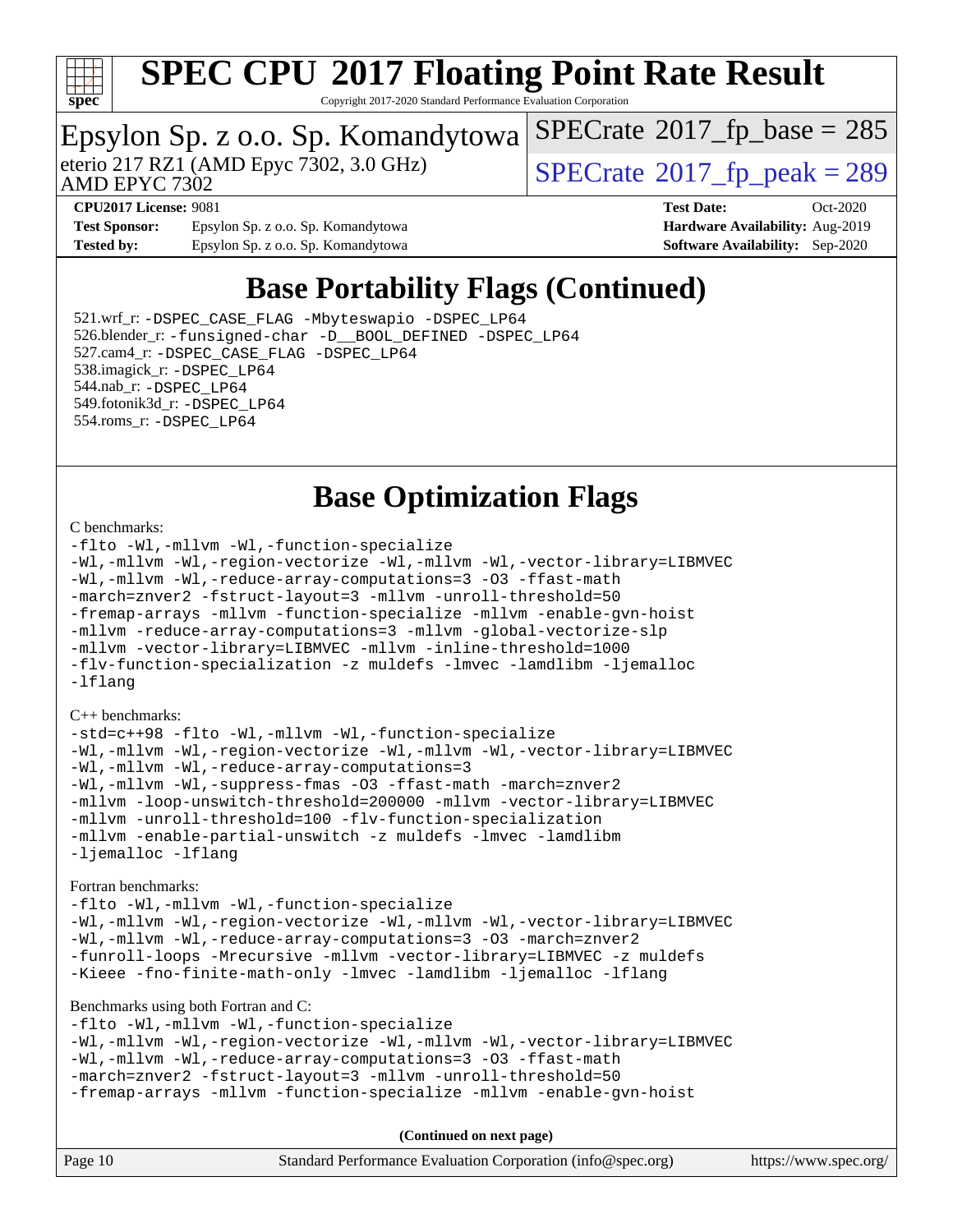

Copyright 2017-2020 Standard Performance Evaluation Corporation

### Epsylon Sp. z o.o. Sp. Komandytowa

eterio 217 RZ1 (AMD Epyc 7302, 3.0 GHz)  $\text{SPECrate}$  $\text{SPECrate}$  $\text{SPECrate}$ <sup>®</sup>[2017\\_fp\\_peak = 2](http://www.spec.org/auto/cpu2017/Docs/result-fields.html#SPECrate2017fppeak)89

 $SPECTate$ <sup>®</sup>[2017\\_fp\\_base =](http://www.spec.org/auto/cpu2017/Docs/result-fields.html#SPECrate2017fpbase) 285

AMD EPYC 7302

**[Test Sponsor:](http://www.spec.org/auto/cpu2017/Docs/result-fields.html#TestSponsor)** Epsylon Sp. z o.o. Sp. Komandytowa **[Hardware Availability:](http://www.spec.org/auto/cpu2017/Docs/result-fields.html#HardwareAvailability)** Aug-2019 **[Tested by:](http://www.spec.org/auto/cpu2017/Docs/result-fields.html#Testedby)** Epsylon Sp. z o.o. Sp. Komandytowa **[Software Availability:](http://www.spec.org/auto/cpu2017/Docs/result-fields.html#SoftwareAvailability)** Sep-2020

**[CPU2017 License:](http://www.spec.org/auto/cpu2017/Docs/result-fields.html#CPU2017License)** 9081 **[Test Date:](http://www.spec.org/auto/cpu2017/Docs/result-fields.html#TestDate)** Oct-2020

## **[Base Optimization Flags \(Continued\)](http://www.spec.org/auto/cpu2017/Docs/result-fields.html#BaseOptimizationFlags)**

[Benchmarks using both Fortran and C](http://www.spec.org/auto/cpu2017/Docs/result-fields.html#BenchmarksusingbothFortranandC) (continued):

[-mllvm -reduce-array-computations=3](http://www.spec.org/cpu2017/results/res2020q4/cpu2017-20201026-24260.flags.html#user_CC_FCbase_F-reduce-array-computations_aceadb8604558b566e0e3a0d7a3c1533923dd1fa0889614e16288028922629a28d5695c24d3b3be4306b1e311c54317dfffe3a2e57fbcaabc737a1798de39145) [-mllvm -global-vectorize-slp](http://www.spec.org/cpu2017/results/res2020q4/cpu2017-20201026-24260.flags.html#user_CC_FCbase_F-global-vectorize-slp_a3935e8627af4ced727033b1ffd4db27f4d541a363d28d82bf4c2925fb3a0fd4115d6e42d13a2829f9e024d6608eb67a85cb49770f2da5c5ac8dbc737afad603) [-mllvm -vector-library=LIBMVEC](http://www.spec.org/cpu2017/results/res2020q4/cpu2017-20201026-24260.flags.html#user_CC_FCbase_F-use-vector-library_e584e20b4f7ec96aa109254b65d8e01d864f3d68580371b9d93ed7c338191d4cfce20c3c864632264effc6bbe4c7c38153d02096a342ee92501c4a53204a7871) [-mllvm -inline-threshold=1000](http://www.spec.org/cpu2017/results/res2020q4/cpu2017-20201026-24260.flags.html#user_CC_FCbase_dragonegg-llvm-inline-threshold_b7832241b0a6397e4ecdbaf0eb7defdc10f885c2a282fa3240fdc99844d543fda39cf8a4a9dccf68cf19b5438ac3b455264f478df15da0f4988afa40d8243bab) [-flv-function-specialization](http://www.spec.org/cpu2017/results/res2020q4/cpu2017-20201026-24260.flags.html#user_CC_FCbase_F-flv-function-specialization) [-funroll-loops](http://www.spec.org/cpu2017/results/res2020q4/cpu2017-20201026-24260.flags.html#user_CC_FCbase_aocc-unroll-loops) [-Mrecursive](http://www.spec.org/cpu2017/results/res2020q4/cpu2017-20201026-24260.flags.html#user_CC_FCbase_F-mrecursive_20a145d63f12d5750a899e17d4450b5b8b40330a9bb4af13688ca650e6fb30857bbbe44fb35cdbb895df6e5b2769de0a0d7659f51ff17acfbef6febafec4023f) [-z muldefs](http://www.spec.org/cpu2017/results/res2020q4/cpu2017-20201026-24260.flags.html#user_CC_FCbase_aocc-muldefs) [-Kieee](http://www.spec.org/cpu2017/results/res2020q4/cpu2017-20201026-24260.flags.html#user_CC_FCbase_F-kieee) [-fno-finite-math-only](http://www.spec.org/cpu2017/results/res2020q4/cpu2017-20201026-24260.flags.html#user_CC_FCbase_aocc-fno-finite-math-only) [-lmvec](http://www.spec.org/cpu2017/results/res2020q4/cpu2017-20201026-24260.flags.html#user_CC_FCbase_F-lmvec) [-lamdlibm](http://www.spec.org/cpu2017/results/res2020q4/cpu2017-20201026-24260.flags.html#user_CC_FCbase_F-lamdlibm) [-ljemalloc](http://www.spec.org/cpu2017/results/res2020q4/cpu2017-20201026-24260.flags.html#user_CC_FCbase_jemalloc-lib) [-lflang](http://www.spec.org/cpu2017/results/res2020q4/cpu2017-20201026-24260.flags.html#user_CC_FCbase_F-lflang)

[Benchmarks using both C and C++](http://www.spec.org/auto/cpu2017/Docs/result-fields.html#BenchmarksusingbothCandCXX):

[-std=c++98](http://www.spec.org/cpu2017/results/res2020q4/cpu2017-20201026-24260.flags.html#user_CC_CXXbase_std-cpp) [-flto](http://www.spec.org/cpu2017/results/res2020q4/cpu2017-20201026-24260.flags.html#user_CC_CXXbase_aocc-flto) [-Wl,-mllvm -Wl,-function-specialize](http://www.spec.org/cpu2017/results/res2020q4/cpu2017-20201026-24260.flags.html#user_CC_CXXbase_F-function-specialize_7e7e661e57922243ee67c9a1251cb8910e607325179a0ce7f2884e09a6f5d4a5ef0ae4f37e8a2a11c95fc48e931f06dc2b6016f14b511fcb441e048bef1b065a) [-Wl,-mllvm -Wl,-region-vectorize](http://www.spec.org/cpu2017/results/res2020q4/cpu2017-20201026-24260.flags.html#user_CC_CXXbase_F-region-vectorize_fb6c6b5aa293c88efc6c7c2b52b20755e943585b1fe8658c35afef78727fff56e1a56891413c30e36b8e2a6f9a71126986319243e80eb6110b78b288f533c52b) [-Wl,-mllvm -Wl,-vector-library=LIBMVEC](http://www.spec.org/cpu2017/results/res2020q4/cpu2017-20201026-24260.flags.html#user_CC_CXXbase_F-use-vector-library_0a14b27fae317f283640384a31f7bfcc2bd4c1d0b5cfc618a3a430800c9b20217b00f61303eff223a3251b4f06ffbc9739dc5296db9d1fbb9ad24a3939d86d66)

[-Wl,-mllvm -Wl,-reduce-array-computations=3](http://www.spec.org/cpu2017/results/res2020q4/cpu2017-20201026-24260.flags.html#user_CC_CXXbase_F-reduce-array-computations_b882aefe7a5dda4e33149f6299762b9a720dace3e498e13756f4c04e5a19edf5315c1f3993de2e61ec41e8c206231f84e05da7040e1bb5d69ba27d10a12507e4)

[-Wl,-mllvm -Wl,-suppress-fmas](http://www.spec.org/cpu2017/results/res2020q4/cpu2017-20201026-24260.flags.html#user_CC_CXXbase_F-suppress-fmas_f00f00630e4a059e8af9c161e9bbf420bcf19890a7f99d5933525e66aa4b0bb3ab2339d2b12d97d3a5f5d271e839fe9c109938e91fe06230fb53651590cfa1e8) [-O3](http://www.spec.org/cpu2017/results/res2020q4/cpu2017-20201026-24260.flags.html#user_CC_CXXbase_F-O3) [-ffast-math](http://www.spec.org/cpu2017/results/res2020q4/cpu2017-20201026-24260.flags.html#user_CC_CXXbase_aocc-ffast-math) [-march=znver2](http://www.spec.org/cpu2017/results/res2020q4/cpu2017-20201026-24260.flags.html#user_CC_CXXbase_aocc-march_3e2e19cff2eeef60c5d90b059483627c9ea47eca6d66670dbd53f9185f6439e27eb5e104cf773e9e8ab18c8842ce63e461a3e948d0214bd567ef3ade411bf467) [-fstruct-layout=3](http://www.spec.org/cpu2017/results/res2020q4/cpu2017-20201026-24260.flags.html#user_CC_CXXbase_F-struct-layout) [-mllvm -unroll-threshold=50](http://www.spec.org/cpu2017/results/res2020q4/cpu2017-20201026-24260.flags.html#user_CC_CXXbase_F-unroll-threshold_458874500b2c105d6d5cb4d7a611c40e2b16e9e3d26b355fea72d644c3673b4de4b3932662f0ed3dbec75c491a13da2d2ca81180bd779dc531083ef1e1e549dc) [-fremap-arrays](http://www.spec.org/cpu2017/results/res2020q4/cpu2017-20201026-24260.flags.html#user_CC_CXXbase_F-fremap-arrays) [-mllvm -function-specialize](http://www.spec.org/cpu2017/results/res2020q4/cpu2017-20201026-24260.flags.html#user_CC_CXXbase_F-function-specialize_233b3bdba86027f1b094368157e481c5bc59f40286dc25bfadc1858dcd5745c24fd30d5f188710db7fea399bcc9f44a80b3ce3aacc70a8870250c3ae5e1f35b8) [-mllvm -enable-gvn-hoist](http://www.spec.org/cpu2017/results/res2020q4/cpu2017-20201026-24260.flags.html#user_CC_CXXbase_F-enable-gvn-hoist_e5856354646dd6ca1333a0ad99b817e4cf8932b91b82809fd8fd47ceff7b22a89eba5c98fd3e3fa5200368fd772cec3dd56abc3c8f7b655a71b9f9848dddedd5) [-mllvm -reduce-array-computations=3](http://www.spec.org/cpu2017/results/res2020q4/cpu2017-20201026-24260.flags.html#user_CC_CXXbase_F-reduce-array-computations_aceadb8604558b566e0e3a0d7a3c1533923dd1fa0889614e16288028922629a28d5695c24d3b3be4306b1e311c54317dfffe3a2e57fbcaabc737a1798de39145) [-mllvm -global-vectorize-slp](http://www.spec.org/cpu2017/results/res2020q4/cpu2017-20201026-24260.flags.html#user_CC_CXXbase_F-global-vectorize-slp_a3935e8627af4ced727033b1ffd4db27f4d541a363d28d82bf4c2925fb3a0fd4115d6e42d13a2829f9e024d6608eb67a85cb49770f2da5c5ac8dbc737afad603) [-mllvm -vector-library=LIBMVEC](http://www.spec.org/cpu2017/results/res2020q4/cpu2017-20201026-24260.flags.html#user_CC_CXXbase_F-use-vector-library_e584e20b4f7ec96aa109254b65d8e01d864f3d68580371b9d93ed7c338191d4cfce20c3c864632264effc6bbe4c7c38153d02096a342ee92501c4a53204a7871) [-mllvm -inline-threshold=1000](http://www.spec.org/cpu2017/results/res2020q4/cpu2017-20201026-24260.flags.html#user_CC_CXXbase_dragonegg-llvm-inline-threshold_b7832241b0a6397e4ecdbaf0eb7defdc10f885c2a282fa3240fdc99844d543fda39cf8a4a9dccf68cf19b5438ac3b455264f478df15da0f4988afa40d8243bab) [-flv-function-specialization](http://www.spec.org/cpu2017/results/res2020q4/cpu2017-20201026-24260.flags.html#user_CC_CXXbase_F-flv-function-specialization) [-mllvm -loop-unswitch-threshold=200000](http://www.spec.org/cpu2017/results/res2020q4/cpu2017-20201026-24260.flags.html#user_CC_CXXbase_F-loop-unswitch-threshold_f9a82ae3270e55b5fbf79d0d96ee93606b73edbbe527d20b18b7bff1a3a146ad50cfc7454c5297978340ae9213029016a7d16221274d672d3f7f42ed25274e1d) [-mllvm -unroll-threshold=100](http://www.spec.org/cpu2017/results/res2020q4/cpu2017-20201026-24260.flags.html#user_CC_CXXbase_F-unroll-threshold_2755d0c78138845d361fa1543e3a063fffa198df9b3edf0cfb856bbc88a81e1769b12ac7a550c5d35197be55360db1a3f95a8d1304df999456cabf5120c45168) [-mllvm -enable-partial-unswitch](http://www.spec.org/cpu2017/results/res2020q4/cpu2017-20201026-24260.flags.html#user_CC_CXXbase_F-enable-partial-unswitch_6e1c33f981d77963b1eaf834973128a7f33ce3f8e27f54689656697a35e89dcc875281e0e6283d043e32f367dcb605ba0e307a92e830f7e326789fa6c61b35d3) [-z muldefs](http://www.spec.org/cpu2017/results/res2020q4/cpu2017-20201026-24260.flags.html#user_CC_CXXbase_aocc-muldefs) [-lmvec](http://www.spec.org/cpu2017/results/res2020q4/cpu2017-20201026-24260.flags.html#user_CC_CXXbase_F-lmvec) [-lamdlibm](http://www.spec.org/cpu2017/results/res2020q4/cpu2017-20201026-24260.flags.html#user_CC_CXXbase_F-lamdlibm) [-ljemalloc](http://www.spec.org/cpu2017/results/res2020q4/cpu2017-20201026-24260.flags.html#user_CC_CXXbase_jemalloc-lib) [-lflang](http://www.spec.org/cpu2017/results/res2020q4/cpu2017-20201026-24260.flags.html#user_CC_CXXbase_F-lflang)

#### [Benchmarks using Fortran, C, and C++:](http://www.spec.org/auto/cpu2017/Docs/result-fields.html#BenchmarksusingFortranCandCXX)

```
-std=c++98 -flto -Wl,-mllvm -Wl,-function-specialize
-Wl,-mllvm -Wl,-region-vectorize -Wl,-mllvm -Wl,-vector-library=LIBMVEC
-Wl,-mllvm -Wl,-reduce-array-computations=3
-Wl,-mllvm -Wl,-suppress-fmas -O3 -ffast-math -march=znver2
-fstruct-layout=3 -mllvm -unroll-threshold=50 -fremap-arrays
-mllvm -function-specialize -mllvm -enable-gvn-hoist
-mllvm -reduce-array-computations=3 -mllvm -global-vectorize-slp
-mllvm -vector-library=LIBMVEC -mllvm -inline-threshold=1000
-flv-function-specialization -mllvm -loop-unswitch-threshold=200000
-mllvm -unroll-threshold=100 -mllvm -enable-partial-unswitch
-funroll-loops -Mrecursive -z muldefs -Kieee -fno-finite-math-only
-lmvec -lamdlibm -ljemalloc -lflang
```
### **[Peak Compiler Invocation](http://www.spec.org/auto/cpu2017/Docs/result-fields.html#PeakCompilerInvocation)**

[C benchmarks](http://www.spec.org/auto/cpu2017/Docs/result-fields.html#Cbenchmarks): [clang](http://www.spec.org/cpu2017/results/res2020q4/cpu2017-20201026-24260.flags.html#user_CCpeak_clang-c)

[C++ benchmarks:](http://www.spec.org/auto/cpu2017/Docs/result-fields.html#CXXbenchmarks) [clang++](http://www.spec.org/cpu2017/results/res2020q4/cpu2017-20201026-24260.flags.html#user_CXXpeak_clang-cpp)

[Fortran benchmarks](http://www.spec.org/auto/cpu2017/Docs/result-fields.html#Fortranbenchmarks): [flang](http://www.spec.org/cpu2017/results/res2020q4/cpu2017-20201026-24260.flags.html#user_FCpeak_flang)

**(Continued on next page)**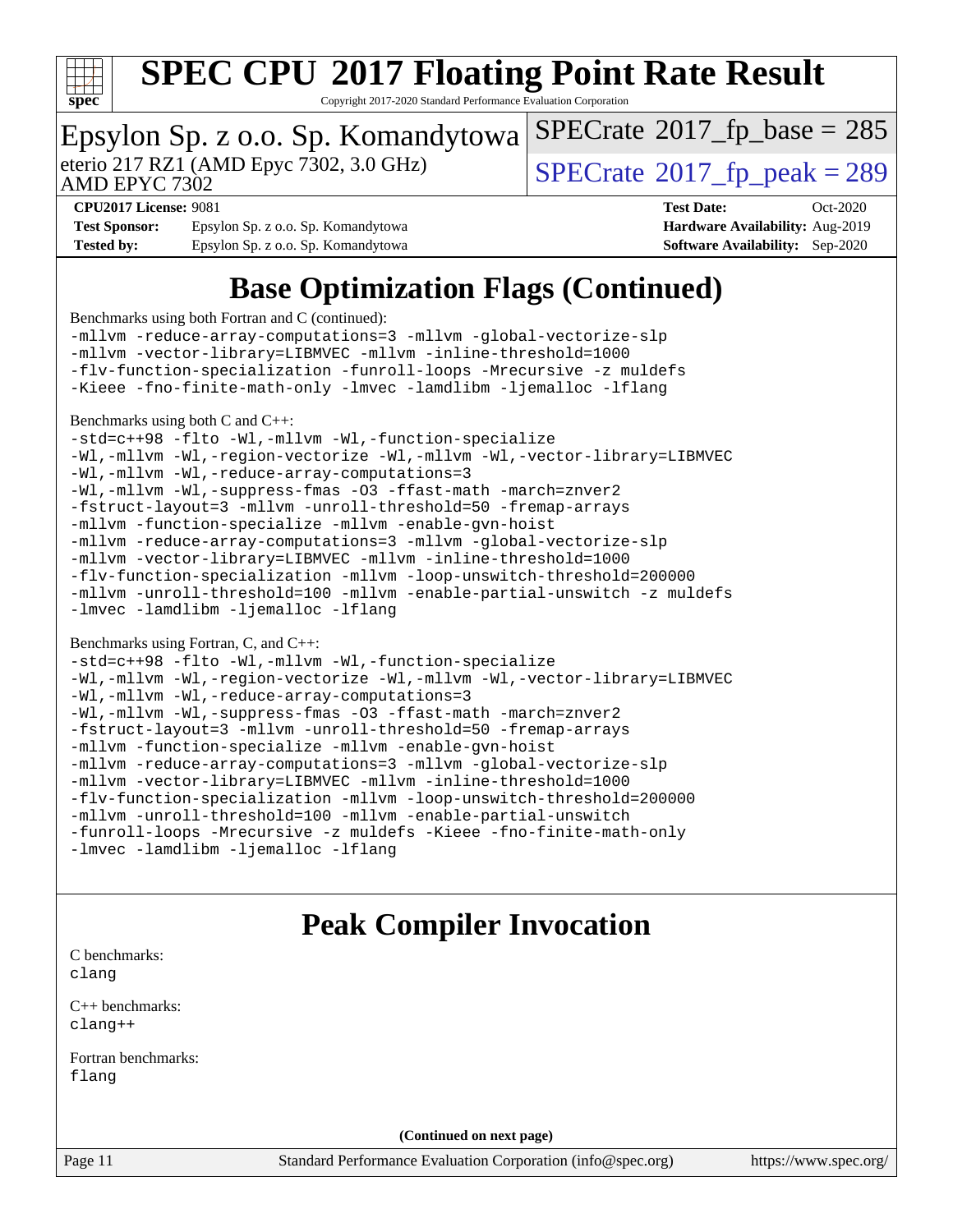

Copyright 2017-2020 Standard Performance Evaluation Corporation

### Epsylon Sp. z o.o. Sp. Komandytowa

AMD EPYC 7302

eterio 217 RZ1 (AMD Epyc 7302, 3.0 GHz)  $\sqrt{\text{SPECrate}^{\otimes}2017\_fp\_peak} = 289$  $\sqrt{\text{SPECrate}^{\otimes}2017\_fp\_peak} = 289$  $\sqrt{\text{SPECrate}^{\otimes}2017\_fp\_peak} = 289$ 

 $SPECTate$ <sup>®</sup>[2017\\_fp\\_base =](http://www.spec.org/auto/cpu2017/Docs/result-fields.html#SPECrate2017fpbase) 285

**[Test Sponsor:](http://www.spec.org/auto/cpu2017/Docs/result-fields.html#TestSponsor)** Epsylon Sp. z o.o. Sp. Komandytowa **[Hardware Availability:](http://www.spec.org/auto/cpu2017/Docs/result-fields.html#HardwareAvailability)** Aug-2019 **[Tested by:](http://www.spec.org/auto/cpu2017/Docs/result-fields.html#Testedby)** Epsylon Sp. z o.o. Sp. Komandytowa **[Software Availability:](http://www.spec.org/auto/cpu2017/Docs/result-fields.html#SoftwareAvailability)** Sep-2020

**[CPU2017 License:](http://www.spec.org/auto/cpu2017/Docs/result-fields.html#CPU2017License)** 9081 **[Test Date:](http://www.spec.org/auto/cpu2017/Docs/result-fields.html#TestDate)** Oct-2020

## **[Peak Compiler Invocation \(Continued\)](http://www.spec.org/auto/cpu2017/Docs/result-fields.html#PeakCompilerInvocation)**

[Benchmarks using both Fortran and C](http://www.spec.org/auto/cpu2017/Docs/result-fields.html#BenchmarksusingbothFortranandC): [flang](http://www.spec.org/cpu2017/results/res2020q4/cpu2017-20201026-24260.flags.html#user_CC_FCpeak_flang) [clang](http://www.spec.org/cpu2017/results/res2020q4/cpu2017-20201026-24260.flags.html#user_CC_FCpeak_clang-c)

[Benchmarks using both C and C++](http://www.spec.org/auto/cpu2017/Docs/result-fields.html#BenchmarksusingbothCandCXX): [clang++](http://www.spec.org/cpu2017/results/res2020q4/cpu2017-20201026-24260.flags.html#user_CC_CXXpeak_clang-cpp) [clang](http://www.spec.org/cpu2017/results/res2020q4/cpu2017-20201026-24260.flags.html#user_CC_CXXpeak_clang-c)

[Benchmarks using Fortran, C, and C++:](http://www.spec.org/auto/cpu2017/Docs/result-fields.html#BenchmarksusingFortranCandCXX) [clang++](http://www.spec.org/cpu2017/results/res2020q4/cpu2017-20201026-24260.flags.html#user_CC_CXX_FCpeak_clang-cpp) [clang](http://www.spec.org/cpu2017/results/res2020q4/cpu2017-20201026-24260.flags.html#user_CC_CXX_FCpeak_clang-c) [flang](http://www.spec.org/cpu2017/results/res2020q4/cpu2017-20201026-24260.flags.html#user_CC_CXX_FCpeak_flang)

### **[Peak Portability Flags](http://www.spec.org/auto/cpu2017/Docs/result-fields.html#PeakPortabilityFlags)**

Same as Base Portability Flags

## **[Peak Optimization Flags](http://www.spec.org/auto/cpu2017/Docs/result-fields.html#PeakOptimizationFlags)**

[C benchmarks](http://www.spec.org/auto/cpu2017/Docs/result-fields.html#Cbenchmarks):

[-flto](http://www.spec.org/cpu2017/results/res2020q4/cpu2017-20201026-24260.flags.html#user_CCpeak_aocc-flto) [-Wl,-mllvm -Wl,-function-specialize](http://www.spec.org/cpu2017/results/res2020q4/cpu2017-20201026-24260.flags.html#user_CCpeak_F-function-specialize_7e7e661e57922243ee67c9a1251cb8910e607325179a0ce7f2884e09a6f5d4a5ef0ae4f37e8a2a11c95fc48e931f06dc2b6016f14b511fcb441e048bef1b065a) [-Wl,-mllvm -Wl,-region-vectorize](http://www.spec.org/cpu2017/results/res2020q4/cpu2017-20201026-24260.flags.html#user_CCpeak_F-region-vectorize_fb6c6b5aa293c88efc6c7c2b52b20755e943585b1fe8658c35afef78727fff56e1a56891413c30e36b8e2a6f9a71126986319243e80eb6110b78b288f533c52b) [-Wl,-mllvm -Wl,-vector-library=LIBMVEC](http://www.spec.org/cpu2017/results/res2020q4/cpu2017-20201026-24260.flags.html#user_CCpeak_F-use-vector-library_0a14b27fae317f283640384a31f7bfcc2bd4c1d0b5cfc618a3a430800c9b20217b00f61303eff223a3251b4f06ffbc9739dc5296db9d1fbb9ad24a3939d86d66) [-Wl,-mllvm -Wl,-reduce-array-computations=3](http://www.spec.org/cpu2017/results/res2020q4/cpu2017-20201026-24260.flags.html#user_CCpeak_F-reduce-array-computations_b882aefe7a5dda4e33149f6299762b9a720dace3e498e13756f4c04e5a19edf5315c1f3993de2e61ec41e8c206231f84e05da7040e1bb5d69ba27d10a12507e4) [-Ofast](http://www.spec.org/cpu2017/results/res2020q4/cpu2017-20201026-24260.flags.html#user_CCpeak_aocc-Ofast) [-march=znver2](http://www.spec.org/cpu2017/results/res2020q4/cpu2017-20201026-24260.flags.html#user_CCpeak_aocc-march_3e2e19cff2eeef60c5d90b059483627c9ea47eca6d66670dbd53f9185f6439e27eb5e104cf773e9e8ab18c8842ce63e461a3e948d0214bd567ef3ade411bf467) [-mno-sse4a](http://www.spec.org/cpu2017/results/res2020q4/cpu2017-20201026-24260.flags.html#user_CCpeak_F-mno-sse4a) [-fstruct-layout=5](http://www.spec.org/cpu2017/results/res2020q4/cpu2017-20201026-24260.flags.html#user_CCpeak_F-struct-layout_0de9d3561e9f54a54e0843cce081bd13a08ab3e9a82696f3346606c2e11360c37113781019b02fa128d9f650e68f1ffd209bab5c3a026c1ad23e4e7f60646b23) [-mllvm -vectorize-memory-aggressively](http://www.spec.org/cpu2017/results/res2020q4/cpu2017-20201026-24260.flags.html#user_CCpeak_F-vectorize-memory-aggressively_24b72a4417f50ade9e698c5b3bed87ab456cc6fc8ec6439480cb84f36ad6a3975af6e87206dea402e3871a1464ff3d60bc798e0250f330177ba629a260df1857) [-mllvm -function-specialize](http://www.spec.org/cpu2017/results/res2020q4/cpu2017-20201026-24260.flags.html#user_CCpeak_F-function-specialize_233b3bdba86027f1b094368157e481c5bc59f40286dc25bfadc1858dcd5745c24fd30d5f188710db7fea399bcc9f44a80b3ce3aacc70a8870250c3ae5e1f35b8) [-mllvm -enable-gvn-hoist](http://www.spec.org/cpu2017/results/res2020q4/cpu2017-20201026-24260.flags.html#user_CCpeak_F-enable-gvn-hoist_e5856354646dd6ca1333a0ad99b817e4cf8932b91b82809fd8fd47ceff7b22a89eba5c98fd3e3fa5200368fd772cec3dd56abc3c8f7b655a71b9f9848dddedd5) [-mllvm -unroll-threshold=50](http://www.spec.org/cpu2017/results/res2020q4/cpu2017-20201026-24260.flags.html#user_CCpeak_F-unroll-threshold_458874500b2c105d6d5cb4d7a611c40e2b16e9e3d26b355fea72d644c3673b4de4b3932662f0ed3dbec75c491a13da2d2ca81180bd779dc531083ef1e1e549dc) [-fremap-arrays](http://www.spec.org/cpu2017/results/res2020q4/cpu2017-20201026-24260.flags.html#user_CCpeak_F-fremap-arrays) [-mllvm -vector-library=LIBMVEC](http://www.spec.org/cpu2017/results/res2020q4/cpu2017-20201026-24260.flags.html#user_CCpeak_F-use-vector-library_e584e20b4f7ec96aa109254b65d8e01d864f3d68580371b9d93ed7c338191d4cfce20c3c864632264effc6bbe4c7c38153d02096a342ee92501c4a53204a7871) [-mllvm -reduce-array-computations=3](http://www.spec.org/cpu2017/results/res2020q4/cpu2017-20201026-24260.flags.html#user_CCpeak_F-reduce-array-computations_aceadb8604558b566e0e3a0d7a3c1533923dd1fa0889614e16288028922629a28d5695c24d3b3be4306b1e311c54317dfffe3a2e57fbcaabc737a1798de39145) [-mllvm -global-vectorize-slp](http://www.spec.org/cpu2017/results/res2020q4/cpu2017-20201026-24260.flags.html#user_CCpeak_F-global-vectorize-slp_a3935e8627af4ced727033b1ffd4db27f4d541a363d28d82bf4c2925fb3a0fd4115d6e42d13a2829f9e024d6608eb67a85cb49770f2da5c5ac8dbc737afad603) [-mllvm -inline-threshold=1000](http://www.spec.org/cpu2017/results/res2020q4/cpu2017-20201026-24260.flags.html#user_CCpeak_dragonegg-llvm-inline-threshold_b7832241b0a6397e4ecdbaf0eb7defdc10f885c2a282fa3240fdc99844d543fda39cf8a4a9dccf68cf19b5438ac3b455264f478df15da0f4988afa40d8243bab) [-flv-function-specialization](http://www.spec.org/cpu2017/results/res2020q4/cpu2017-20201026-24260.flags.html#user_CCpeak_F-flv-function-specialization) [-lmvec](http://www.spec.org/cpu2017/results/res2020q4/cpu2017-20201026-24260.flags.html#user_CCpeak_F-lmvec) [-lamdlibm](http://www.spec.org/cpu2017/results/res2020q4/cpu2017-20201026-24260.flags.html#user_CCpeak_F-lamdlibm) [-ljemalloc](http://www.spec.org/cpu2017/results/res2020q4/cpu2017-20201026-24260.flags.html#user_CCpeak_jemalloc-lib) [-lflang](http://www.spec.org/cpu2017/results/res2020q4/cpu2017-20201026-24260.flags.html#user_CCpeak_F-lflang)

[C++ benchmarks:](http://www.spec.org/auto/cpu2017/Docs/result-fields.html#CXXbenchmarks)

508.namd\_r: basepeak = yes

 $510.parest_r:$  basepeak = yes

[Fortran benchmarks](http://www.spec.org/auto/cpu2017/Docs/result-fields.html#Fortranbenchmarks):

503.bwaves\_r: basepeak = yes

 $549.$ fotonik $3d$ <sub>-</sub> $r:$  basepeak = yes

```
 554.roms_r: -flto -Wl,-mllvm -Wl,-function-specialize
-Wl,-mllvm -Wl,-region-vectorize
-Wl,-mllvm -Wl,-vector-library=LIBMVEC
-Wl,-mllvm -Wl,-reduce-array-computations=3
```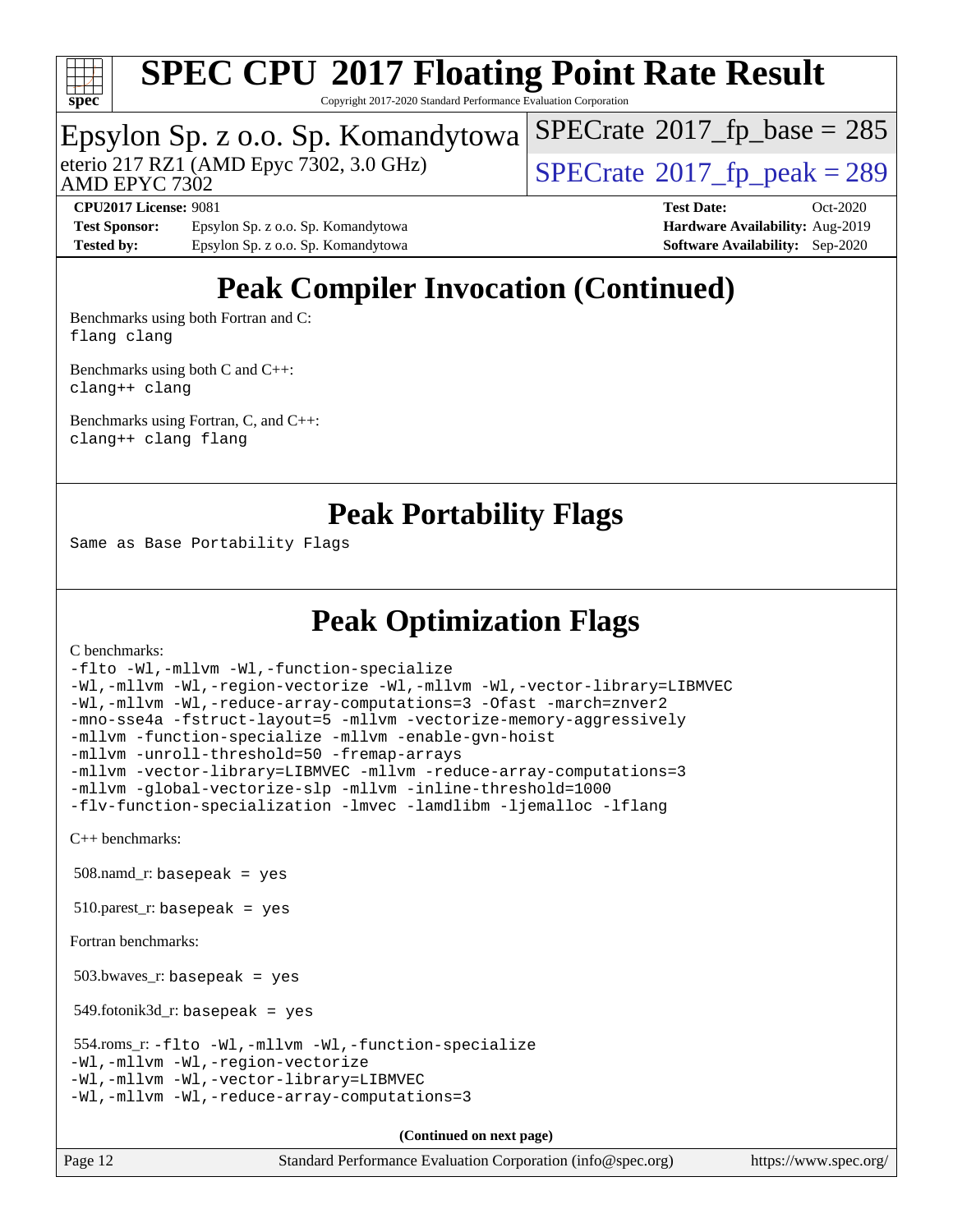

Copyright 2017-2020 Standard Performance Evaluation Corporation

#### Epsylon Sp. z o.o. Sp. Komandytowa AMD EPYC 7302 eterio 217 RZ1 (AMD Epyc 7302, 3.0 GHz)  $\text{SPECrate}$  $\text{SPECrate}$  $\text{SPECrate}$ <sup>®</sup>[2017\\_fp\\_peak = 2](http://www.spec.org/auto/cpu2017/Docs/result-fields.html#SPECrate2017fppeak)89  $SPECTate$ <sup>®</sup>[2017\\_fp\\_base =](http://www.spec.org/auto/cpu2017/Docs/result-fields.html#SPECrate2017fpbase) 285 **[CPU2017 License:](http://www.spec.org/auto/cpu2017/Docs/result-fields.html#CPU2017License)** 9081 **[Test Date:](http://www.spec.org/auto/cpu2017/Docs/result-fields.html#TestDate)** Oct-2020 **[Test Sponsor:](http://www.spec.org/auto/cpu2017/Docs/result-fields.html#TestSponsor)** Epsylon Sp. z o.o. Sp. Komandytowa **[Hardware Availability:](http://www.spec.org/auto/cpu2017/Docs/result-fields.html#HardwareAvailability)** Aug-2019 **[Tested by:](http://www.spec.org/auto/cpu2017/Docs/result-fields.html#Testedby)** Epsylon Sp. z o.o. Sp. Komandytowa **[Software Availability:](http://www.spec.org/auto/cpu2017/Docs/result-fields.html#SoftwareAvailability)** Sep-2020 **[Peak Optimization Flags \(Continued\)](http://www.spec.org/auto/cpu2017/Docs/result-fields.html#PeakOptimizationFlags)** 554.roms\_r (continued): [-Wl,-mllvm -Wl,-enable-X86-prefetching](http://www.spec.org/cpu2017/results/res2020q4/cpu2017-20201026-24260.flags.html#user_peakLDFFLAGS554_roms_r_F-enable-X86-prefetching_362de7b2f7f327d498ff3502bcaa6d8937de40fbbc59a600e539433e6b2cb9ea5e30d4a00c3465ce74a160670b5fcaffd57d10fdc90b0d7ee2c6f387a6bf1aee) [-O3](http://www.spec.org/cpu2017/results/res2020q4/cpu2017-20201026-24260.flags.html#user_peakFOPTIMIZE554_roms_r_F-O3) [-march=znver2](http://www.spec.org/cpu2017/results/res2020q4/cpu2017-20201026-24260.flags.html#user_peakFOPTIMIZE554_roms_r_aocc-march_3e2e19cff2eeef60c5d90b059483627c9ea47eca6d66670dbd53f9185f6439e27eb5e104cf773e9e8ab18c8842ce63e461a3e948d0214bd567ef3ade411bf467) [-funroll-loops](http://www.spec.org/cpu2017/results/res2020q4/cpu2017-20201026-24260.flags.html#user_peakFOPTIMIZE554_roms_r_aocc-unroll-loops) [-Mrecursive](http://www.spec.org/cpu2017/results/res2020q4/cpu2017-20201026-24260.flags.html#user_peakFOPTIMIZE554_roms_r_F-mrecursive_20a145d63f12d5750a899e17d4450b5b8b40330a9bb4af13688ca650e6fb30857bbbe44fb35cdbb895df6e5b2769de0a0d7659f51ff17acfbef6febafec4023f) [-mllvm -vector-library=LIBMVEC](http://www.spec.org/cpu2017/results/res2020q4/cpu2017-20201026-24260.flags.html#user_peakFOPTIMIZE554_roms_r_F-use-vector-library_e584e20b4f7ec96aa109254b65d8e01d864f3d68580371b9d93ed7c338191d4cfce20c3c864632264effc6bbe4c7c38153d02096a342ee92501c4a53204a7871) [-Kieee](http://www.spec.org/cpu2017/results/res2020q4/cpu2017-20201026-24260.flags.html#user_peakEXTRA_FFLAGS554_roms_r_F-kieee) [-fno-finite-math-only](http://www.spec.org/cpu2017/results/res2020q4/cpu2017-20201026-24260.flags.html#user_peakEXTRA_FFLAGS554_roms_r_aocc-fno-finite-math-only) [-lmvec](http://www.spec.org/cpu2017/results/res2020q4/cpu2017-20201026-24260.flags.html#user_peakEXTRA_FLIBSEXTRA_LIBS554_roms_r_F-lmvec) [-lamdlibm](http://www.spec.org/cpu2017/results/res2020q4/cpu2017-20201026-24260.flags.html#user_peakEXTRA_FLIBSEXTRA_LIBS554_roms_r_F-lamdlibm) [-ljemalloc](http://www.spec.org/cpu2017/results/res2020q4/cpu2017-20201026-24260.flags.html#user_peakEXTRA_LIBS554_roms_r_jemalloc-lib) [-lflang](http://www.spec.org/cpu2017/results/res2020q4/cpu2017-20201026-24260.flags.html#user_peakEXTRA_LIBS554_roms_r_F-lflang) [Benchmarks using both Fortran and C](http://www.spec.org/auto/cpu2017/Docs/result-fields.html#BenchmarksusingbothFortranandC):  $521.wrf\_r:$  basepeak = yes 527.cam4\_r: [-flto](http://www.spec.org/cpu2017/results/res2020q4/cpu2017-20201026-24260.flags.html#user_peakCOPTIMIZEFOPTIMIZELDFLAGS527_cam4_r_aocc-flto) [-Wl,-mllvm -Wl,-function-specialize](http://www.spec.org/cpu2017/results/res2020q4/cpu2017-20201026-24260.flags.html#user_peakLDFLAGS527_cam4_r_F-function-specialize_7e7e661e57922243ee67c9a1251cb8910e607325179a0ce7f2884e09a6f5d4a5ef0ae4f37e8a2a11c95fc48e931f06dc2b6016f14b511fcb441e048bef1b065a) [-Wl,-mllvm -Wl,-region-vectorize](http://www.spec.org/cpu2017/results/res2020q4/cpu2017-20201026-24260.flags.html#user_peakLDFLAGS527_cam4_r_F-region-vectorize_fb6c6b5aa293c88efc6c7c2b52b20755e943585b1fe8658c35afef78727fff56e1a56891413c30e36b8e2a6f9a71126986319243e80eb6110b78b288f533c52b) [-Wl,-mllvm -Wl,-vector-library=LIBMVEC](http://www.spec.org/cpu2017/results/res2020q4/cpu2017-20201026-24260.flags.html#user_peakLDFLAGS527_cam4_r_F-use-vector-library_0a14b27fae317f283640384a31f7bfcc2bd4c1d0b5cfc618a3a430800c9b20217b00f61303eff223a3251b4f06ffbc9739dc5296db9d1fbb9ad24a3939d86d66) [-Wl,-mllvm -Wl,-reduce-array-computations=3](http://www.spec.org/cpu2017/results/res2020q4/cpu2017-20201026-24260.flags.html#user_peakLDFLAGS527_cam4_r_F-reduce-array-computations_b882aefe7a5dda4e33149f6299762b9a720dace3e498e13756f4c04e5a19edf5315c1f3993de2e61ec41e8c206231f84e05da7040e1bb5d69ba27d10a12507e4) [-Ofast](http://www.spec.org/cpu2017/results/res2020q4/cpu2017-20201026-24260.flags.html#user_peakCOPTIMIZE527_cam4_r_aocc-Ofast) [-march=znver2](http://www.spec.org/cpu2017/results/res2020q4/cpu2017-20201026-24260.flags.html#user_peakCOPTIMIZEFOPTIMIZE527_cam4_r_aocc-march_3e2e19cff2eeef60c5d90b059483627c9ea47eca6d66670dbd53f9185f6439e27eb5e104cf773e9e8ab18c8842ce63e461a3e948d0214bd567ef3ade411bf467) [-mno-sse4a](http://www.spec.org/cpu2017/results/res2020q4/cpu2017-20201026-24260.flags.html#user_peakCOPTIMIZE527_cam4_r_F-mno-sse4a) [-fstruct-layout=5](http://www.spec.org/cpu2017/results/res2020q4/cpu2017-20201026-24260.flags.html#user_peakCOPTIMIZE527_cam4_r_F-struct-layout_0de9d3561e9f54a54e0843cce081bd13a08ab3e9a82696f3346606c2e11360c37113781019b02fa128d9f650e68f1ffd209bab5c3a026c1ad23e4e7f60646b23) [-mllvm -vectorize-memory-aggressively](http://www.spec.org/cpu2017/results/res2020q4/cpu2017-20201026-24260.flags.html#user_peakCOPTIMIZE527_cam4_r_F-vectorize-memory-aggressively_24b72a4417f50ade9e698c5b3bed87ab456cc6fc8ec6439480cb84f36ad6a3975af6e87206dea402e3871a1464ff3d60bc798e0250f330177ba629a260df1857) [-mllvm -function-specialize](http://www.spec.org/cpu2017/results/res2020q4/cpu2017-20201026-24260.flags.html#user_peakCOPTIMIZE527_cam4_r_F-function-specialize_233b3bdba86027f1b094368157e481c5bc59f40286dc25bfadc1858dcd5745c24fd30d5f188710db7fea399bcc9f44a80b3ce3aacc70a8870250c3ae5e1f35b8) [-mllvm -enable-gvn-hoist](http://www.spec.org/cpu2017/results/res2020q4/cpu2017-20201026-24260.flags.html#user_peakCOPTIMIZE527_cam4_r_F-enable-gvn-hoist_e5856354646dd6ca1333a0ad99b817e4cf8932b91b82809fd8fd47ceff7b22a89eba5c98fd3e3fa5200368fd772cec3dd56abc3c8f7b655a71b9f9848dddedd5) [-mllvm -unroll-threshold=50](http://www.spec.org/cpu2017/results/res2020q4/cpu2017-20201026-24260.flags.html#user_peakCOPTIMIZE527_cam4_r_F-unroll-threshold_458874500b2c105d6d5cb4d7a611c40e2b16e9e3d26b355fea72d644c3673b4de4b3932662f0ed3dbec75c491a13da2d2ca81180bd779dc531083ef1e1e549dc) [-fremap-arrays](http://www.spec.org/cpu2017/results/res2020q4/cpu2017-20201026-24260.flags.html#user_peakCOPTIMIZE527_cam4_r_F-fremap-arrays) [-mllvm -vector-library=LIBMVEC](http://www.spec.org/cpu2017/results/res2020q4/cpu2017-20201026-24260.flags.html#user_peakCOPTIMIZEFOPTIMIZE527_cam4_r_F-use-vector-library_e584e20b4f7ec96aa109254b65d8e01d864f3d68580371b9d93ed7c338191d4cfce20c3c864632264effc6bbe4c7c38153d02096a342ee92501c4a53204a7871) [-mllvm -reduce-array-computations=3](http://www.spec.org/cpu2017/results/res2020q4/cpu2017-20201026-24260.flags.html#user_peakCOPTIMIZE527_cam4_r_F-reduce-array-computations_aceadb8604558b566e0e3a0d7a3c1533923dd1fa0889614e16288028922629a28d5695c24d3b3be4306b1e311c54317dfffe3a2e57fbcaabc737a1798de39145) [-mllvm -global-vectorize-slp](http://www.spec.org/cpu2017/results/res2020q4/cpu2017-20201026-24260.flags.html#user_peakCOPTIMIZE527_cam4_r_F-global-vectorize-slp_a3935e8627af4ced727033b1ffd4db27f4d541a363d28d82bf4c2925fb3a0fd4115d6e42d13a2829f9e024d6608eb67a85cb49770f2da5c5ac8dbc737afad603) [-mllvm -inline-threshold=1000](http://www.spec.org/cpu2017/results/res2020q4/cpu2017-20201026-24260.flags.html#user_peakCOPTIMIZE527_cam4_r_dragonegg-llvm-inline-threshold_b7832241b0a6397e4ecdbaf0eb7defdc10f885c2a282fa3240fdc99844d543fda39cf8a4a9dccf68cf19b5438ac3b455264f478df15da0f4988afa40d8243bab) [-flv-function-specialization](http://www.spec.org/cpu2017/results/res2020q4/cpu2017-20201026-24260.flags.html#user_peakCOPTIMIZE527_cam4_r_F-flv-function-specialization) [-O3](http://www.spec.org/cpu2017/results/res2020q4/cpu2017-20201026-24260.flags.html#user_peakFOPTIMIZE527_cam4_r_F-O3) [-funroll-loops](http://www.spec.org/cpu2017/results/res2020q4/cpu2017-20201026-24260.flags.html#user_peakFOPTIMIZE527_cam4_r_aocc-unroll-loops) [-Mrecursive](http://www.spec.org/cpu2017/results/res2020q4/cpu2017-20201026-24260.flags.html#user_peakFOPTIMIZE527_cam4_r_F-mrecursive_20a145d63f12d5750a899e17d4450b5b8b40330a9bb4af13688ca650e6fb30857bbbe44fb35cdbb895df6e5b2769de0a0d7659f51ff17acfbef6febafec4023f) [-Kieee](http://www.spec.org/cpu2017/results/res2020q4/cpu2017-20201026-24260.flags.html#user_peakEXTRA_FFLAGS527_cam4_r_F-kieee) [-fno-finite-math-only](http://www.spec.org/cpu2017/results/res2020q4/cpu2017-20201026-24260.flags.html#user_peakEXTRA_FFLAGS527_cam4_r_aocc-fno-finite-math-only) [-lmvec](http://www.spec.org/cpu2017/results/res2020q4/cpu2017-20201026-24260.flags.html#user_peakEXTRA_FLIBSEXTRA_LIBS527_cam4_r_F-lmvec) [-lamdlibm](http://www.spec.org/cpu2017/results/res2020q4/cpu2017-20201026-24260.flags.html#user_peakEXTRA_FLIBSEXTRA_LIBS527_cam4_r_F-lamdlibm) [-ljemalloc](http://www.spec.org/cpu2017/results/res2020q4/cpu2017-20201026-24260.flags.html#user_peakEXTRA_LIBS527_cam4_r_jemalloc-lib) [-lflang](http://www.spec.org/cpu2017/results/res2020q4/cpu2017-20201026-24260.flags.html#user_peakEXTRA_LIBS527_cam4_r_F-lflang) [Benchmarks using both C and C++](http://www.spec.org/auto/cpu2017/Docs/result-fields.html#BenchmarksusingbothCandCXX): 511.povray\_r: [-std=c++98](http://www.spec.org/cpu2017/results/res2020q4/cpu2017-20201026-24260.flags.html#user_peakCXXLD511_povray_r_std-cpp) [-flto](http://www.spec.org/cpu2017/results/res2020q4/cpu2017-20201026-24260.flags.html#user_peakCOPTIMIZECXXOPTIMIZELDFLAGS511_povray_r_aocc-flto) [-Wl,-mllvm -Wl,-function-specialize](http://www.spec.org/cpu2017/results/res2020q4/cpu2017-20201026-24260.flags.html#user_peakLDFLAGS511_povray_r_F-function-specialize_7e7e661e57922243ee67c9a1251cb8910e607325179a0ce7f2884e09a6f5d4a5ef0ae4f37e8a2a11c95fc48e931f06dc2b6016f14b511fcb441e048bef1b065a) [-Wl,-mllvm -Wl,-region-vectorize](http://www.spec.org/cpu2017/results/res2020q4/cpu2017-20201026-24260.flags.html#user_peakLDFLAGS511_povray_r_F-region-vectorize_fb6c6b5aa293c88efc6c7c2b52b20755e943585b1fe8658c35afef78727fff56e1a56891413c30e36b8e2a6f9a71126986319243e80eb6110b78b288f533c52b) [-Wl,-mllvm -Wl,-vector-library=LIBMVEC](http://www.spec.org/cpu2017/results/res2020q4/cpu2017-20201026-24260.flags.html#user_peakLDFLAGS511_povray_r_F-use-vector-library_0a14b27fae317f283640384a31f7bfcc2bd4c1d0b5cfc618a3a430800c9b20217b00f61303eff223a3251b4f06ffbc9739dc5296db9d1fbb9ad24a3939d86d66) [-Wl,-mllvm -Wl,-reduce-array-computations=3](http://www.spec.org/cpu2017/results/res2020q4/cpu2017-20201026-24260.flags.html#user_peakLDFLAGS511_povray_r_F-reduce-array-computations_b882aefe7a5dda4e33149f6299762b9a720dace3e498e13756f4c04e5a19edf5315c1f3993de2e61ec41e8c206231f84e05da7040e1bb5d69ba27d10a12507e4) [-Wl,-mllvm -Wl,-x86-use-vzeroupper=false](http://www.spec.org/cpu2017/results/res2020q4/cpu2017-20201026-24260.flags.html#user_peakLDCXXFLAGS511_povray_r_F-no-vzeroupper_f792211b0552b0142c11cf651c85f88d7eca3e3e6d4ab29ab8b0b7be9c7d83df7aebb846b5dded1424ec84d39acb59d058815f97bc3ae9de4ba00ee4e2945c83) [-Ofast](http://www.spec.org/cpu2017/results/res2020q4/cpu2017-20201026-24260.flags.html#user_peakCOPTIMIZECXXOPTIMIZE511_povray_r_aocc-Ofast) [-march=znver2](http://www.spec.org/cpu2017/results/res2020q4/cpu2017-20201026-24260.flags.html#user_peakCOPTIMIZECXXOPTIMIZE511_povray_r_aocc-march_3e2e19cff2eeef60c5d90b059483627c9ea47eca6d66670dbd53f9185f6439e27eb5e104cf773e9e8ab18c8842ce63e461a3e948d0214bd567ef3ade411bf467) [-mno-sse4a](http://www.spec.org/cpu2017/results/res2020q4/cpu2017-20201026-24260.flags.html#user_peakCOPTIMIZE511_povray_r_F-mno-sse4a) [-fstruct-layout=5](http://www.spec.org/cpu2017/results/res2020q4/cpu2017-20201026-24260.flags.html#user_peakCOPTIMIZE511_povray_r_F-struct-layout_0de9d3561e9f54a54e0843cce081bd13a08ab3e9a82696f3346606c2e11360c37113781019b02fa128d9f650e68f1ffd209bab5c3a026c1ad23e4e7f60646b23) [-mllvm -vectorize-memory-aggressively](http://www.spec.org/cpu2017/results/res2020q4/cpu2017-20201026-24260.flags.html#user_peakCOPTIMIZE511_povray_r_F-vectorize-memory-aggressively_24b72a4417f50ade9e698c5b3bed87ab456cc6fc8ec6439480cb84f36ad6a3975af6e87206dea402e3871a1464ff3d60bc798e0250f330177ba629a260df1857) [-mllvm -function-specialize](http://www.spec.org/cpu2017/results/res2020q4/cpu2017-20201026-24260.flags.html#user_peakCOPTIMIZE511_povray_r_F-function-specialize_233b3bdba86027f1b094368157e481c5bc59f40286dc25bfadc1858dcd5745c24fd30d5f188710db7fea399bcc9f44a80b3ce3aacc70a8870250c3ae5e1f35b8) [-mllvm -enable-gvn-hoist](http://www.spec.org/cpu2017/results/res2020q4/cpu2017-20201026-24260.flags.html#user_peakCOPTIMIZE511_povray_r_F-enable-gvn-hoist_e5856354646dd6ca1333a0ad99b817e4cf8932b91b82809fd8fd47ceff7b22a89eba5c98fd3e3fa5200368fd772cec3dd56abc3c8f7b655a71b9f9848dddedd5) [-mllvm -unroll-threshold=50](http://www.spec.org/cpu2017/results/res2020q4/cpu2017-20201026-24260.flags.html#user_peakCOPTIMIZE511_povray_r_F-unroll-threshold_458874500b2c105d6d5cb4d7a611c40e2b16e9e3d26b355fea72d644c3673b4de4b3932662f0ed3dbec75c491a13da2d2ca81180bd779dc531083ef1e1e549dc) [-fremap-arrays](http://www.spec.org/cpu2017/results/res2020q4/cpu2017-20201026-24260.flags.html#user_peakCOPTIMIZE511_povray_r_F-fremap-arrays) [-mllvm -vector-library=LIBMVEC](http://www.spec.org/cpu2017/results/res2020q4/cpu2017-20201026-24260.flags.html#user_peakCOPTIMIZECXXOPTIMIZE511_povray_r_F-use-vector-library_e584e20b4f7ec96aa109254b65d8e01d864f3d68580371b9d93ed7c338191d4cfce20c3c864632264effc6bbe4c7c38153d02096a342ee92501c4a53204a7871) [-mllvm -reduce-array-computations=3](http://www.spec.org/cpu2017/results/res2020q4/cpu2017-20201026-24260.flags.html#user_peakCOPTIMIZE511_povray_r_F-reduce-array-computations_aceadb8604558b566e0e3a0d7a3c1533923dd1fa0889614e16288028922629a28d5695c24d3b3be4306b1e311c54317dfffe3a2e57fbcaabc737a1798de39145) [-mllvm -global-vectorize-slp](http://www.spec.org/cpu2017/results/res2020q4/cpu2017-20201026-24260.flags.html#user_peakCOPTIMIZE511_povray_r_F-global-vectorize-slp_a3935e8627af4ced727033b1ffd4db27f4d541a363d28d82bf4c2925fb3a0fd4115d6e42d13a2829f9e024d6608eb67a85cb49770f2da5c5ac8dbc737afad603) [-mllvm -inline-threshold=1000](http://www.spec.org/cpu2017/results/res2020q4/cpu2017-20201026-24260.flags.html#user_peakCOPTIMIZECXXOPTIMIZE511_povray_r_dragonegg-llvm-inline-threshold_b7832241b0a6397e4ecdbaf0eb7defdc10f885c2a282fa3240fdc99844d543fda39cf8a4a9dccf68cf19b5438ac3b455264f478df15da0f4988afa40d8243bab) [-flv-function-specialization](http://www.spec.org/cpu2017/results/res2020q4/cpu2017-20201026-24260.flags.html#user_peakCOPTIMIZECXXOPTIMIZE511_povray_r_F-flv-function-specialization) [-mllvm -unroll-threshold=100](http://www.spec.org/cpu2017/results/res2020q4/cpu2017-20201026-24260.flags.html#user_peakCXXOPTIMIZE511_povray_r_F-unroll-threshold_2755d0c78138845d361fa1543e3a063fffa198df9b3edf0cfb856bbc88a81e1769b12ac7a550c5d35197be55360db1a3f95a8d1304df999456cabf5120c45168) [-mllvm -enable-partial-unswitch](http://www.spec.org/cpu2017/results/res2020q4/cpu2017-20201026-24260.flags.html#user_peakCXXOPTIMIZE511_povray_r_F-enable-partial-unswitch_6e1c33f981d77963b1eaf834973128a7f33ce3f8e27f54689656697a35e89dcc875281e0e6283d043e32f367dcb605ba0e307a92e830f7e326789fa6c61b35d3) [-mllvm -loop-unswitch-threshold=200000](http://www.spec.org/cpu2017/results/res2020q4/cpu2017-20201026-24260.flags.html#user_peakCXXOPTIMIZE511_povray_r_F-loop-unswitch-threshold_f9a82ae3270e55b5fbf79d0d96ee93606b73edbbe527d20b18b7bff1a3a146ad50cfc7454c5297978340ae9213029016a7d16221274d672d3f7f42ed25274e1d) [-lmvec](http://www.spec.org/cpu2017/results/res2020q4/cpu2017-20201026-24260.flags.html#user_peakEXTRA_LIBS511_povray_r_F-lmvec) [-lamdlibm](http://www.spec.org/cpu2017/results/res2020q4/cpu2017-20201026-24260.flags.html#user_peakEXTRA_LIBS511_povray_r_F-lamdlibm) [-ljemalloc](http://www.spec.org/cpu2017/results/res2020q4/cpu2017-20201026-24260.flags.html#user_peakEXTRA_LIBS511_povray_r_jemalloc-lib) [-lflang](http://www.spec.org/cpu2017/results/res2020q4/cpu2017-20201026-24260.flags.html#user_peakEXTRA_LIBS511_povray_r_F-lflang) 526.blender\_r: basepeak = yes